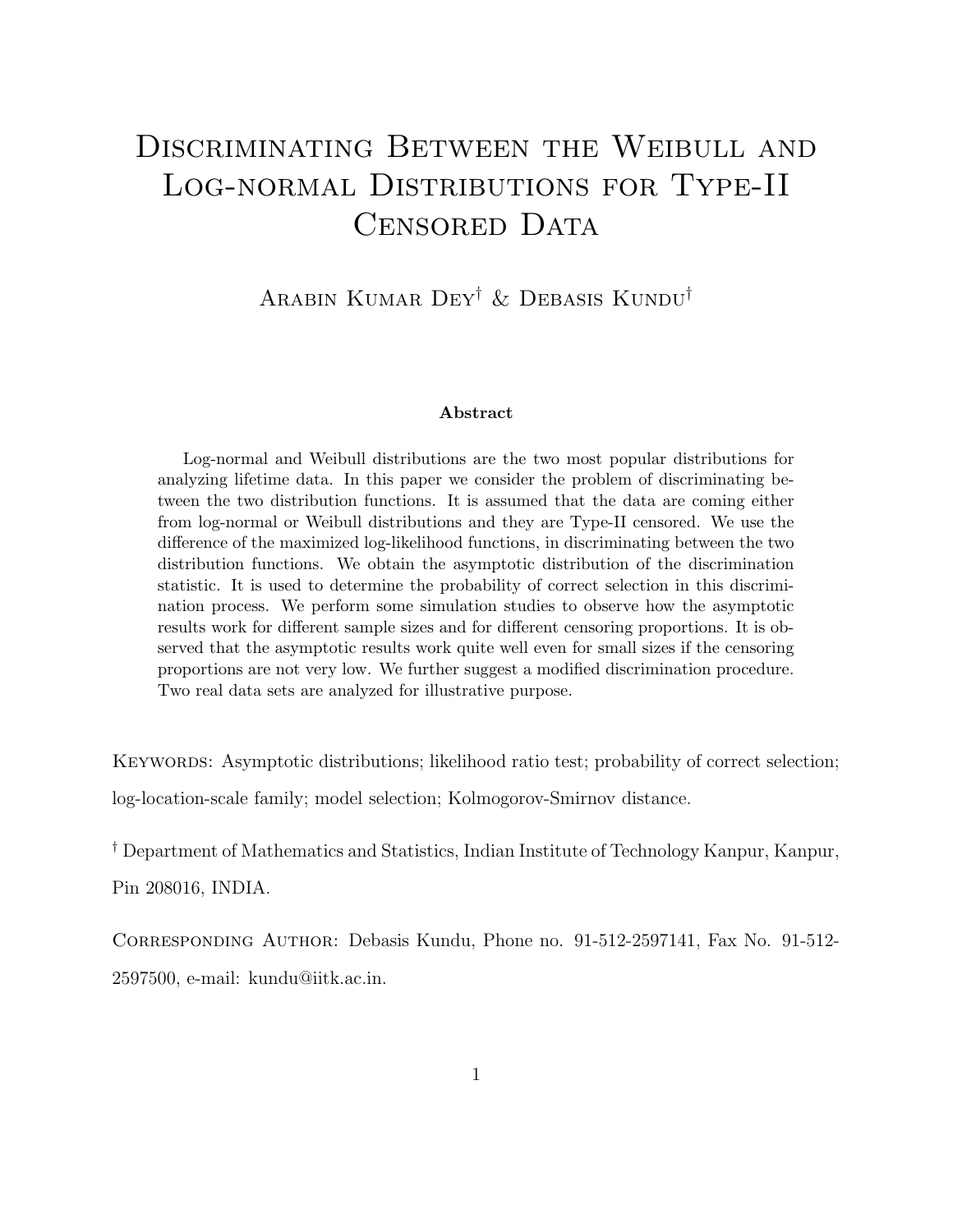#### 1 INTRODUCTION

Log-normal and Weibull are the two most popular distributions for analyzing skewed lifetime data. The two distributions have several interesting properties and their probability density functions (PDFs) can take different shapes. Although, most of the times the two distribution functions may provide a similar data fit, but still it is desirable to select the correct or more nearly correct model, since the inferences based on the model will often involve the tail probabilities, where the affect of model assumptions are very crucial. The problem becomes more severe if the data are censored. Therefore, it is important to make the best possible choice based on the observed data.

Before progressing further we introduce the following notations. It is assumed that the density function of a log-normal random variable with scale parameter  $\eta > 0$  and shape parameter  $\sigma > 0$  is

$$
f_{LN}(x;\sigma,\eta) = \frac{1}{\sqrt{2\pi}x\sigma}e^{-\frac{1}{2}(\frac{\ln x - \ln \eta}{\sigma})^2}; \quad x > 0,
$$

and it will be denoted by  $LN(\sigma, \eta)$ . Similarly, the density function of a Weibull distribution, with shape parameter  $\beta > 0$  and scale parameter  $\theta > 0$  is

$$
f_{WE}(x; \beta, \theta) = \beta \theta^{\beta} x^{(\beta - 1)} e^{-(\theta x)^{\beta}}; \quad x > 0,
$$

and it will be denoted by  $WE(\beta, \theta)$ .

Now we briefly discuss the necessity of choosing the correct model, if both the models fit the data reasonably well. Cox [8] first discussed the effect of choosing the wrong model. Wiens [22] discussed it nicely by a real data example, and recently Pascual [20] also provided the effect of mis-specification on the maximum likelihood estimates (MLEs) between two distribution functions. The problem due to mis-specification may be observed in other cases also, for example in variable sampling plans, see Schneider [21] or in the construction of confidence bounds, see for example Keats et al. [14].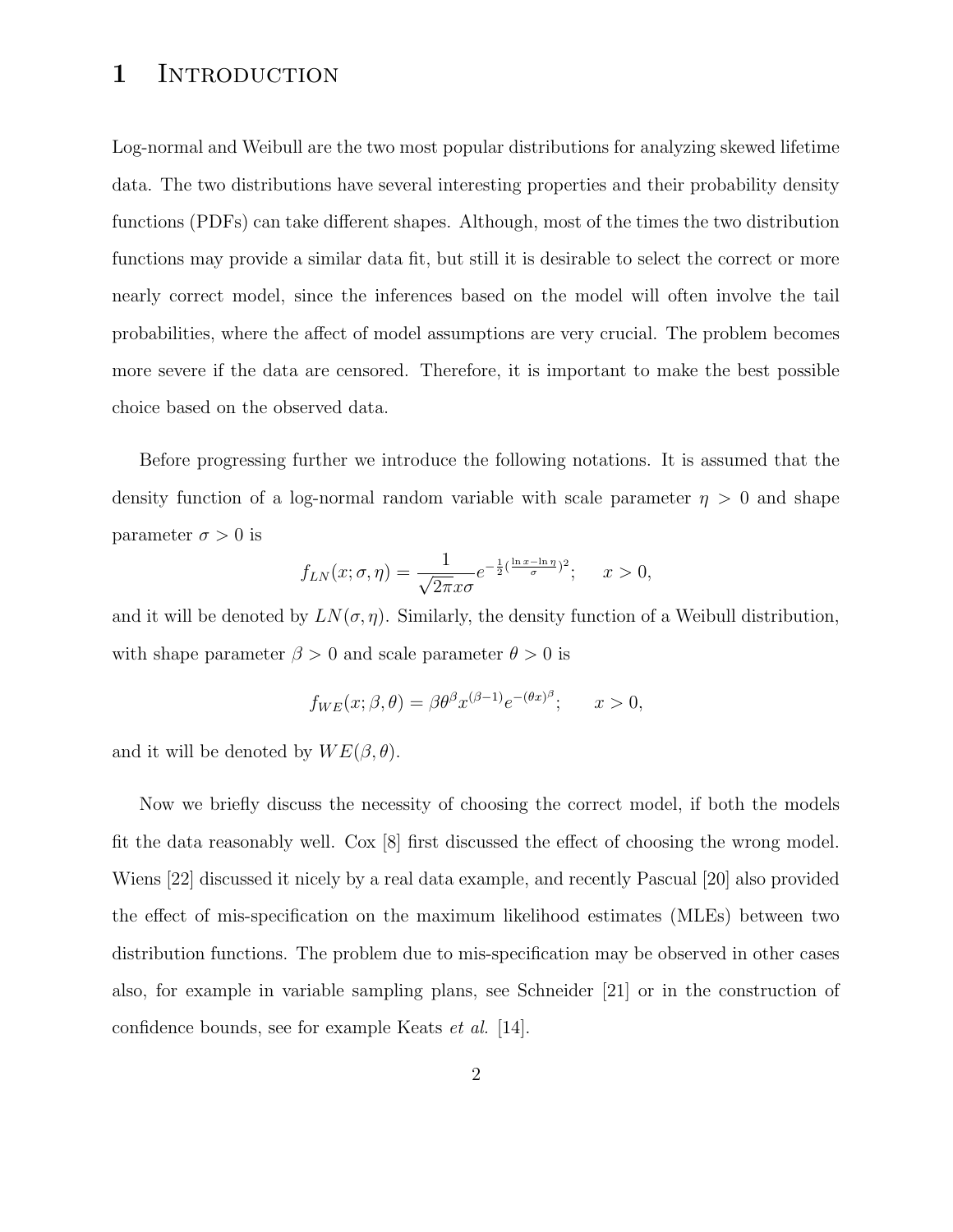Consider the cumulative distribution function (CDF) of WE(1.67, 0.48) and  $LN(0.45,$ 1.50) in Figure 1. From the Figure 1, the closeness of the two distribution functions can be



Figure 1: The cumulative distribution functions of WE(1.67, 0.48) and LN(0.45, 1.50)

easily visualized. Therefore, if the data are coming from any one of them, it can be easily modeled by the other one. The problem of choosing the correct distribution becomes more difficult if the sample size is not very large or it is censored. Let us look at the hazard functions and the mean residual life functions of these two distribution functions in Figure 2 and Figure 3 respectively. It is clear that even if the two CDFs are very close to each other, but some of the other characteristics can be quite different. Therefore, even if we have a small or moderate samples, it is still very important to make the best possible decision based on whatever data are available at hand.

In this paper we consider the following problem. Let  $X_1, \ldots, X_n$  be a random sample from a log-normal or Weibull distribution and the experimenter observes only the first  $r$  of these, namely  $X_{(1)} < \ldots < X_{(r)}$ . Based on the observed sample the experimenter wants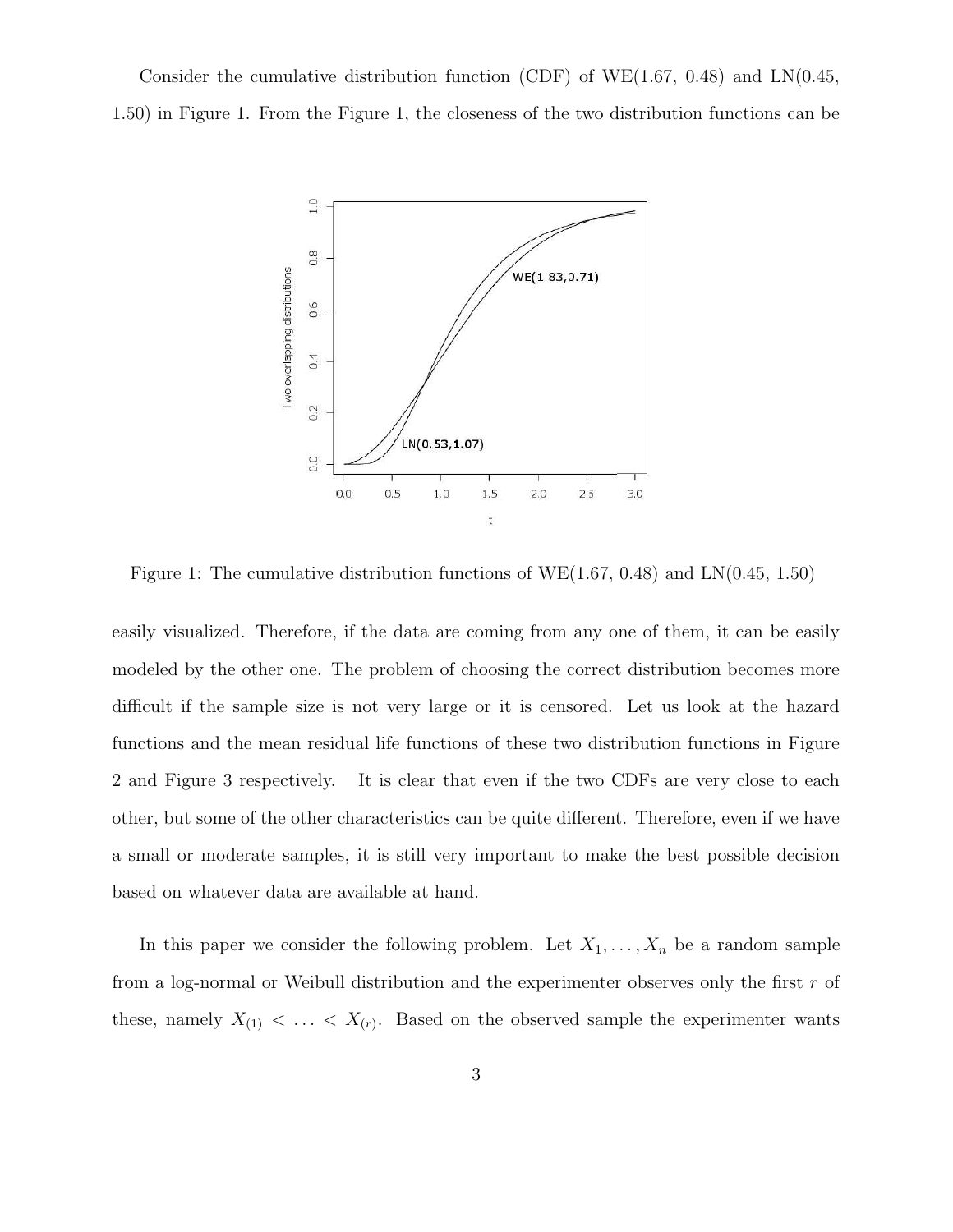

Figure 2: The hazard functions of  $WE(1.67, 0.48)$  and  $LN(0.45, 1.50)$ 

to decide which one is preferable. The problem of testing whether some given observations follow one of the two probability distributions is quite an old problem. See for example the work of Cox [8, 9], Chambers and Cox [6], Atkinson [2, 3], Dyer [11], Bain and Engelhardt [4], Chen [7], Kappeman [13], Fearn and Nebenzahl [12], Kundu, Gupta and Manglick [16], Kundu and Manglick [17], Kim and Yum [15] and the references cited therein.

In this paper we use the difference of the maximized log-likelihood functions in discriminating between the two distribution functions. Suppose,  $(\beta, \theta)$  and  $(\hat{\sigma}, \hat{\eta})$  are the MLEs of the Weibull parameters  $(\beta, \theta)$  and the log-normal parameters  $(\sigma, \eta)$  respectively, based on the censored sample  $X_{(1)} < \cdots < X_{(r)}$ . Then we choose Weibull or log-normal as the preferred model if

$$
T_n = L_{WE}(\hat{\beta}, \hat{\theta}) - L_{LN}(\hat{\sigma}, \hat{\eta}), \qquad (1)
$$

is greater than zero or less than zero respectively. Here  $L_{WE}(\cdot, \cdot)$  and  $L_{LN}(\cdot, \cdot)$  denote the log-likelihood functions of the Weibull and log-normal distributions, i.e. without the additive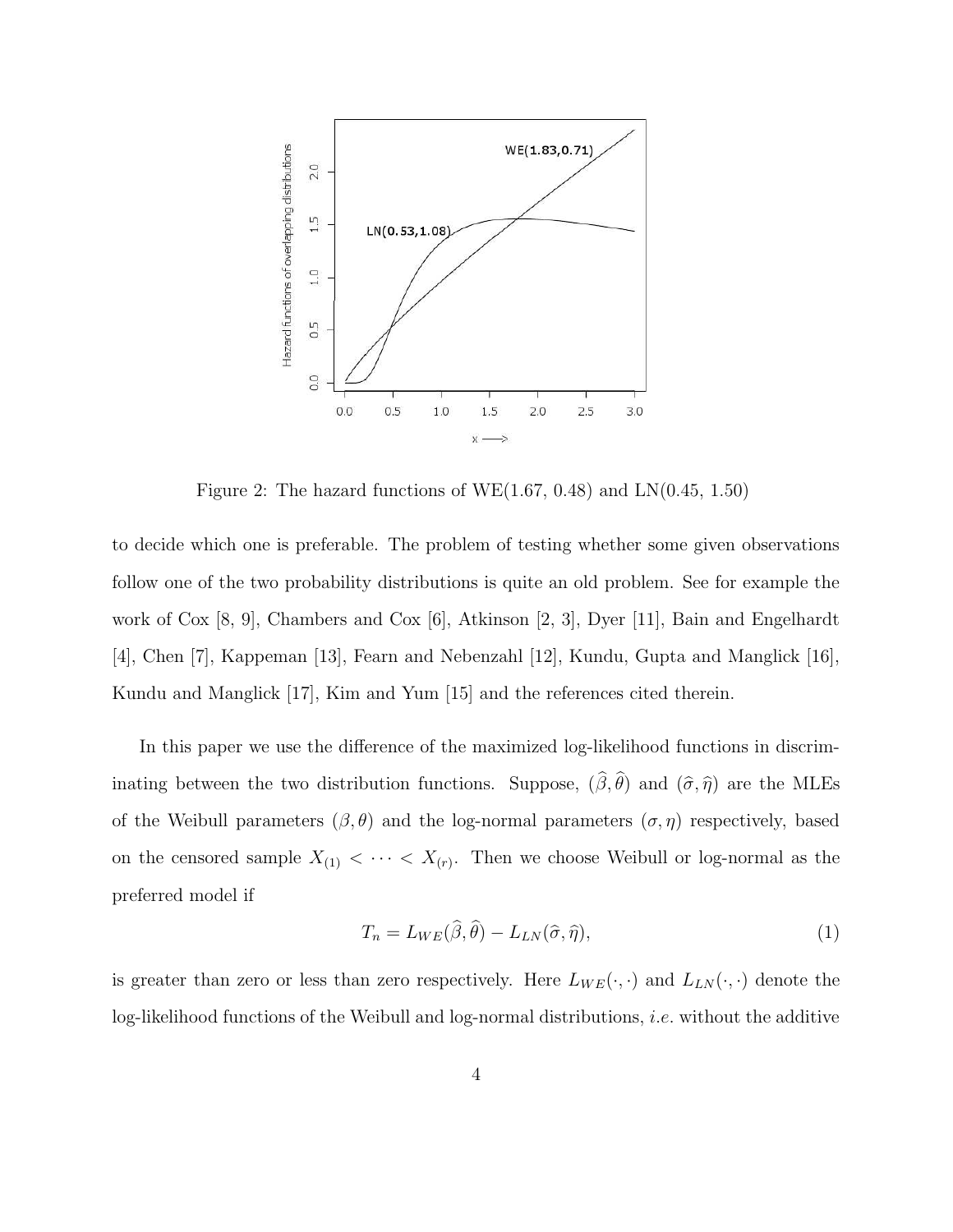

Figure 3: The mean residual life functions of WE(1.67, 0.48) and LN(0.45, 1.50)

constant they can be written as follows;

$$
L_{WE}(\beta, \theta) = \sum_{i=1}^{r} \ln f_{WE}(X_{(i)}; \beta, \theta) + (n - r) \ln(1 - F_{WE}(X_{(r)}; \beta, \theta)),
$$

and

$$
L_{LN}(\sigma, \eta) = \sum_{i=1}^r \ln f_{LN}(X_{(i)}; \sigma, \eta) + (n-r) \ln(1 - F_{LN}(X_{(r)}; \sigma, \eta)),
$$

respectively.

We obtain the asymptotic distribution of  $T_n$  using the approach of Bhattacharyya [5]. It is observed that the asymptotic distributions are normally distributed and they are independent of the unknown parameters. The asymptotic distributions can be used to compute the probability of correct selection (PCS) in selecting the correct model. Moreover, the PCS can be used to discriminate between the two distribution functions for a given PCS. We have performed some simulation experiments to see the behavior of the asymptotic results for different sample sized and also for different censoring proportions and the results are quite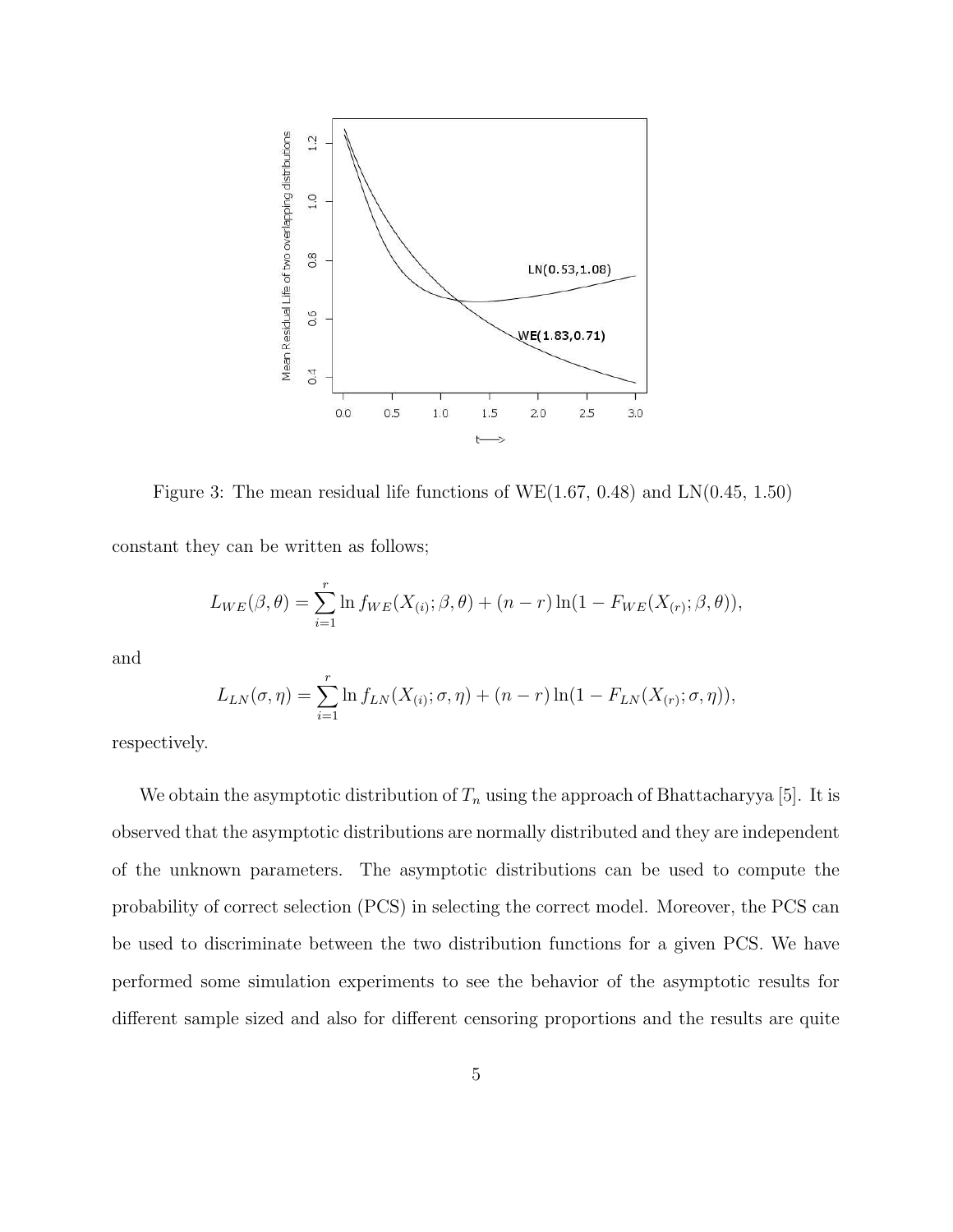satisfactory.

We further propose some modification of the above discrimination procedure. Since the asymptotic distributions are normal and they are independent of the unknown parameters, we suggest to choose Weibull distribution if  $T_n > c$  and log-normal otherwise. Here the constant  $c$  is chosen such that the total probability of mis-classifications is minimum. Simulation results suggest that for moderate sample sizes the optimal  $c \neq 0$ .

The rest of the paper is organized as follows. In section 2 we provide the asymptotic distributions of  $T_n$ . Sample size determination has been discussed in section 3. The modified method is proposed in section 4. In section 5 and section 6 we present the simulation results and the analysis of two data sets respectively. Finally we conclude the paper in section 7.

#### 2 ASYMPTOTIC RESULTS

In this section we derive the asymptotic distribution of the logarithm of RML (ratio of maximized likelihood) when the data are coming from Weibull or from the log-normal distribution. The asymptotic distribution can be used to compute the approximate PCS for different sample sizes. Moreover, for a given user-specified PCS, the minimum sample size needed to discriminate between the Weibull and log-normal distributions also can be obtained. It will be explained in details later.

We use the following notation. Almost sure convergence will be denoted by a.s.. For any Borel measurable function,  $f_1(\cdot), E_{LN}(f_1(U))$  and  $V_{LN}(f_1(U))$  will denote the mean and variance of  $f_1(U)$  under the assumption that U follows  $LN(\sigma, \eta)$ . Similarly, we define,  $E_{WE}(f_1(U))$  and  $V_{WE}(f_1(U))$  as mean and variance of  $f_1(U)$  under the assumption that U follows  $WE(\beta, \theta)$ . Moreover, if  $f_2(\cdot)$  and  $f_1(\cdot)$ , are two Borel measurable functions, we define

$$
Cov_{LN}(f_2(U), f_1(U)) = E_{LN}(f_2(U)f_1(U)) - E_{LN}(f_2(U))E_{LN}(f_1(U))
$$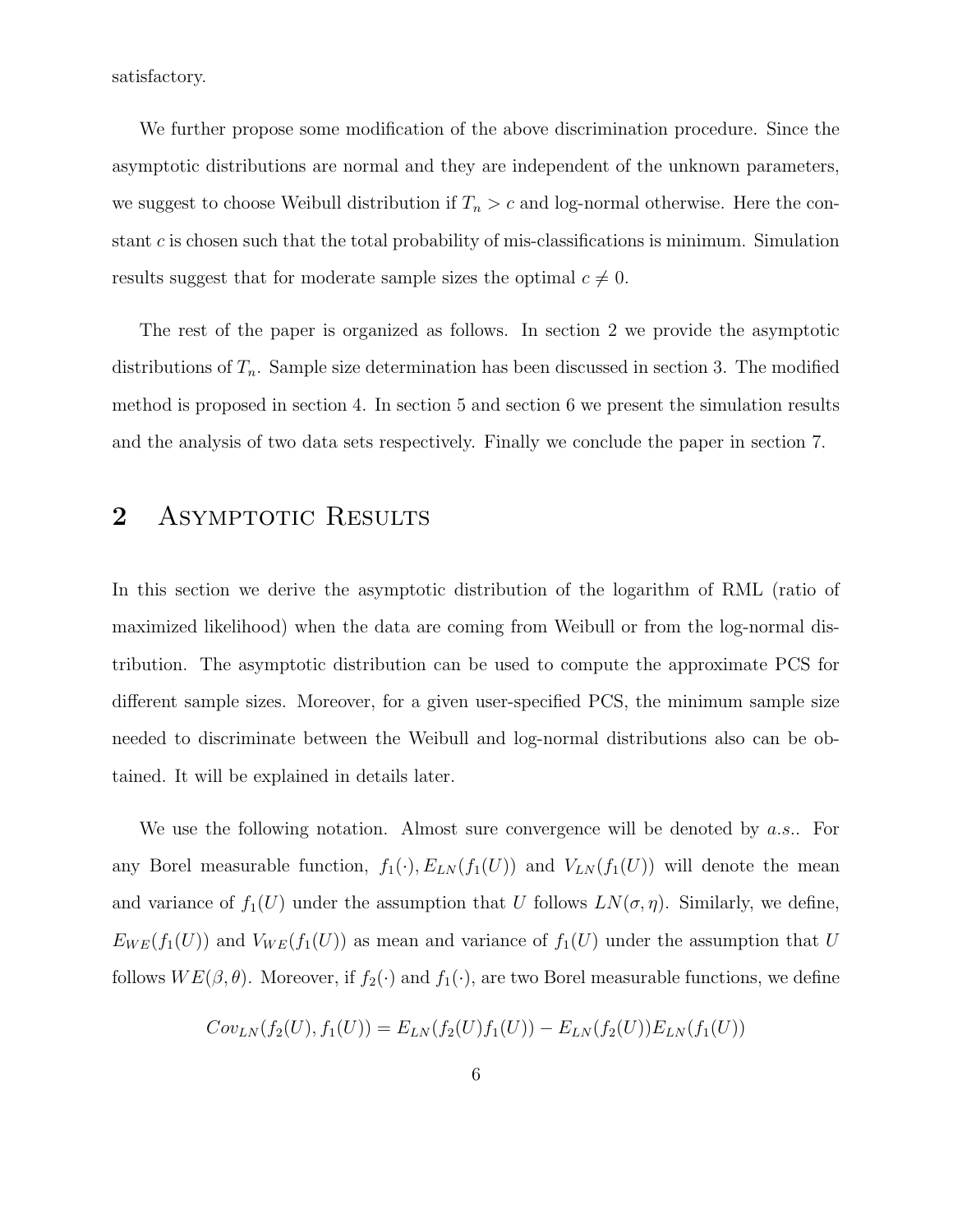and

$$
Cov_{WE}(f_2(U), f_1(U)) = E_{WE}(f_2(U) f_1(U)) - E_{WE}(f_2(U)) E_{WE}(f_1(U)),
$$

where U follows  $LN(\sigma, \eta)$  and  $WE(\beta, \theta)$  respectively.

#### 2.1 CASE 1: THE DATA FOLLOW LOG-NORMAL DISTRIBUTION:

First we present the main result.

THEOREM 1 Under the assumption that the data are from  $LN(\sigma, \eta)$ , the distribution of  $T_n$ is approximately normally distributed with mean  $E_{LN}(T_n)$  and variance  $V_{LN}(T_n)$  for large n and fixed censoring proportion p.

To prove Theorem 1, and for other development we need Lemma 1. The proof of Lemma 1 is provided in the Appendix-A.

LEMMA 1 Suppose the data follow  $LN(\sigma, \eta)$  and  $\zeta$  is the p-th percentile point of the  $LN(\sigma, \eta)$ ,  $i.e., \lim_{n\to\infty}$ r  $\frac{\dot{\tau}}{n} = p = F_{LN}(\zeta; \sigma, \eta)$ ; then as  $n \to \infty$ , we have:

(1)  $\hat{\sigma} \to \sigma$  a.s.,  $\hat{\eta} \to \eta$  a.s., where

$$
\Pi_1(\sigma,\eta) = \max_{u,v} \Pi_1(u,v)
$$

and

$$
\Pi_1(u, v) = \int_0^{\zeta} (\ln f_{LN}(x; u, v)) f_{LN}(x; \sigma, \eta) dx + (1 - p) \ln(1 - F_{LN}(\zeta, u, v)).
$$
\n(2)  $\hat{\beta} \to \tilde{\beta}$  a.s.,  $\hat{\theta} \to \tilde{\theta}$  a.s., where

$$
\Pi_2(\tilde{\beta}, \tilde{\theta}) = \max_{u,v} \Pi_2(u,v),\tag{2}
$$

and

$$
\Pi_2(u, v) = \int_0^{\zeta} \ln f_{WE}(x; u, v) f_{LN}(x; \sigma, \eta) dx + (1 - p) \ln(1 - F_{WE}(\zeta; u, v)).
$$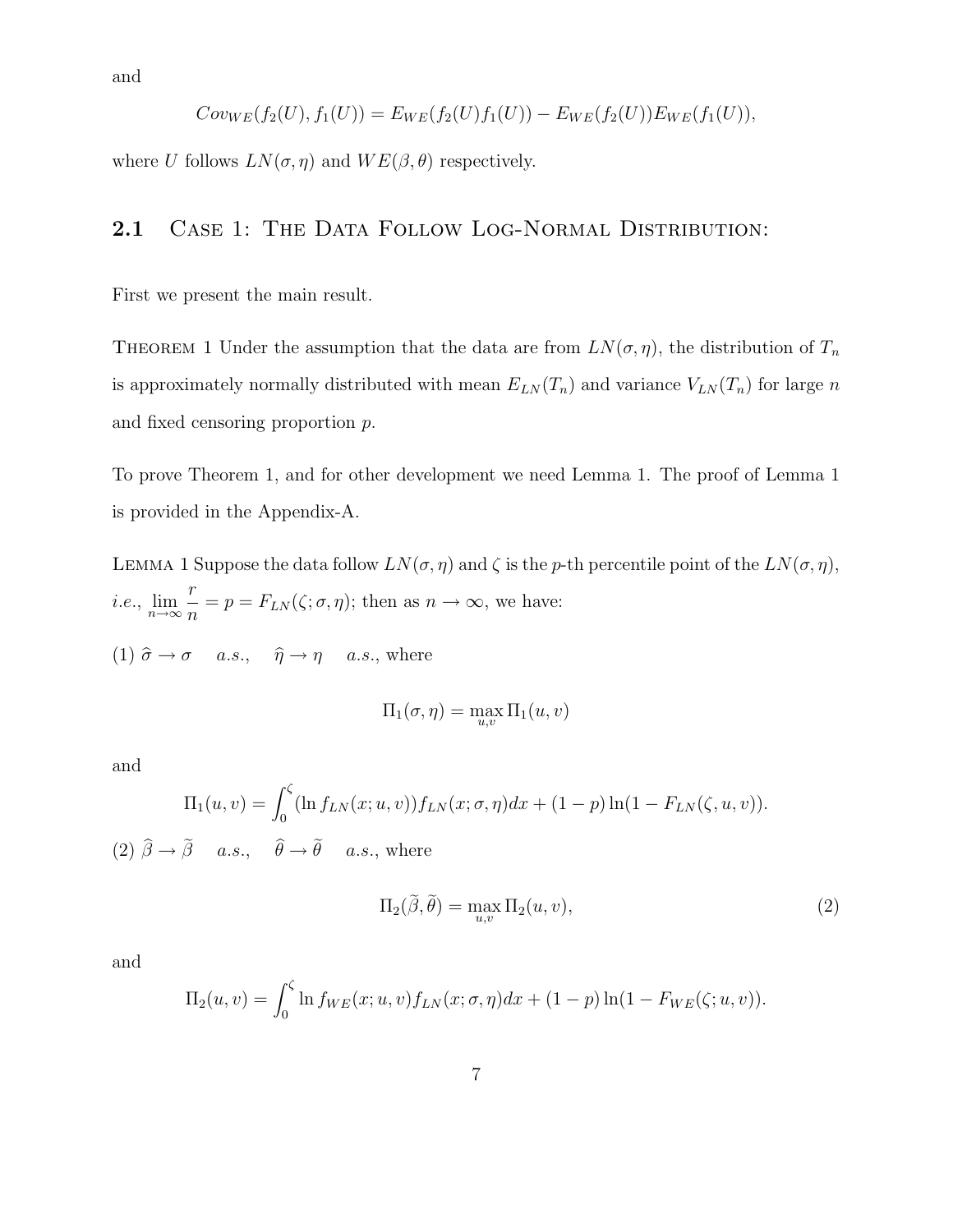(3) Let us define

$$
T_* = L_{WE}(\tilde{\beta}, \tilde{\theta}) - L_{LN}(\sigma, \eta).
$$

 $n^{-1/2}[T_n - E_{LN}(T_n)]$  is asymptotically equivalent to  $n^{-1/2}[T_* - E_{LN}(T_*)]$ .

PROOF OF THEOREM 1 Using the Theorem 1 of [5] and Lemma 1, the result follows. П

It should be mentioned that  $\tilde{\beta}$  and  $\tilde{\theta}$  as obtained in (2) will depend on  $\sigma$ ,  $\eta$  and  $p$ , but we do not make it explicit for brevity. Moreover, they cannot be obtained explicitly. Both of them can be obtained numerically only. We call  $\tilde{\beta}$  and  $\tilde{\theta}$  as the misspecified Weibull parameters when the data are coming from the log-normal distribution.

Note that  $\lim_{n\to\infty}$  $E_{LN}(T_n)$  $\frac{n}{n}$  and  $\lim_{n\to\infty}$  $V_{LN}(T_n)$  $\frac{n(n+1)}{n}$  exist. We denote  $AM_{LN}(p) = \lim_{n \to \infty}$  $E_{LN}(T_n)$  $\overline{n}$ and  $AV_{LN}(p) = \lim_{n \to \infty}$  $V_{LN}(T_n)$  $\frac{n(n+1)}{n}$ . Since the distribution of  $T_*$  is independent of  $\sigma$  and  $\eta$  (proof shown in the Appendix-B ), without loss of generality we assume  $\sigma = \eta = 1$ . Now using Theorem 1 of Bhattacharyya [5] we obtain

$$
AM_{LN}(p) = \int_0^{\zeta} \left[ \ln \frac{f_{WE}(x; \tilde{\beta}, \tilde{\theta})}{f_{LN}(\zeta; 1, 1)} \right] f_{LN}(x; 1, 1) dx + (1 - p) \ln \frac{(1 - F_{WE}(\zeta; \tilde{\beta}, \tilde{\theta}))}{(1 - F_{LN}(\zeta; 1, 1))}
$$
  

$$
= \left( \frac{1}{2} \ln 2\pi + \ln \tilde{\beta} + \tilde{\beta} \ln \tilde{\theta} \right) p + \tilde{\beta} E_{LN}((\ln Z) \cdot 1_{Z \le \zeta}) + \frac{1}{2} E_{LN}((\ln Z)^2 \cdot 1_{Z \le \zeta})
$$

$$
- \tilde{\theta}^{\tilde{\beta}} E_{LN}(Z^{\tilde{\beta}} \cdot 1_{Z \le \zeta}) - (1 - p) h_1(\zeta).
$$
(3)

Here Z follows  $LN(1, 1)$ ,  $1_{Z\leq\zeta}$  is an indicator random variable. It takes the value 1, if  $Z \leq \zeta$ and 0 otherwise,  $\Phi$  is the distribution function of the standard normal random variable and

$$
h_1(\zeta) = \left[ \ln(1 - \Phi(ln(\zeta))) + (\tilde{\theta}\zeta)^{\tilde{\beta}} \right]. \tag{4}
$$

Similarly we obtain

$$
AV_{LN}(p) = \tau + \frac{p(1-p)}{f_{LN}^2(\zeta; 1, 1)} b^2
$$
\n(5)

where

$$
\tau = \int_0^{\zeta} g_{LN}^2(x) f_{LN}(x; 1, 1) dx - \frac{1}{p} \left[ \int_0^{\zeta} g_{LN}(x) f_{LN}(x; 1, 1) dx \right]^2
$$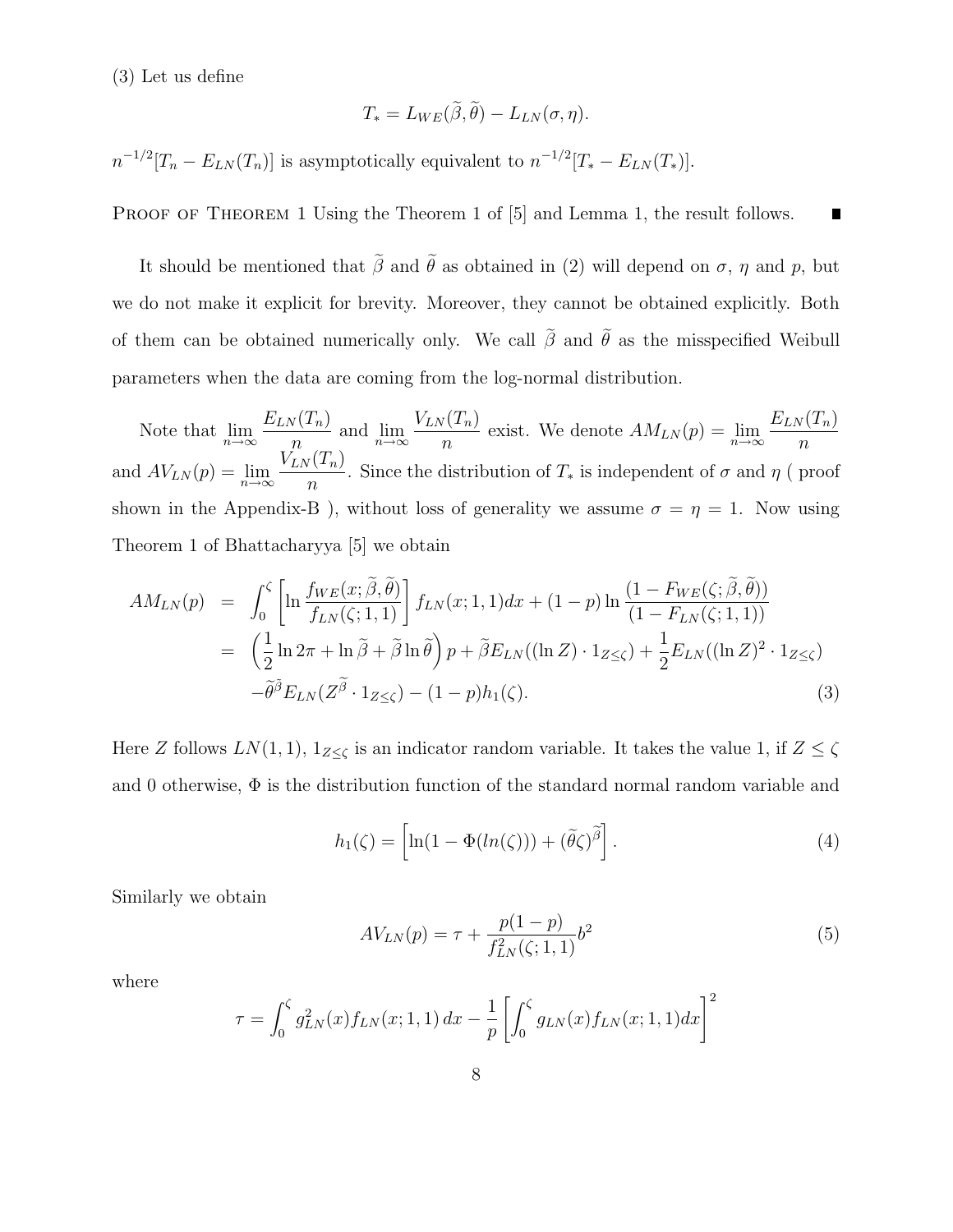and

$$
b = -f_{LN}(\zeta; 1, 1)g_{LN}(\zeta) + \frac{f_{LN}(\zeta; 1, 1)}{p} \int_0^{\zeta} g_{LN}(x) f_{LN}(x; 1, 1) dx - (1 - p)h_1'(\zeta).
$$

Here

$$
g_{LN}(x) = \ln \left[ \frac{f_{WE}(x; \tilde{\beta}, \tilde{\theta})}{f_{LN}(x; 1, 1)} \right],
$$

and  $h'_1(\zeta)$  is the derivative of  $h_1(\zeta)$  as defined in (4). Note that  $\int_0^{\zeta} g_{LN}^2(x) f_{LN}(x; 1, 1) dx$  can be written as,

$$
\int_0^{\zeta} g_{LN}^2(x) f_{LN}(x; 1, 1) dx = p a_2^2 + (\widetilde{\beta}^2 - a_2) E_{LN}((\ln Z)^2 \cdot 1_{Z \le \zeta}) + \frac{1}{4} E_{LN}((\ln Z)^4 \cdot 1_{Z \le \zeta})
$$
  
+  $\widetilde{\theta}^{2\widetilde{\beta}} E_{LN}(Z^{2\widetilde{\beta}} \cdot 1_{Z \le \zeta}) + \widetilde{\beta} E_{LN}((\ln Z)^3 \cdot 1_{Z \le \zeta})$   
-  $\widetilde{\theta}^{\widetilde{\beta}} E_{LN}(Z^{\widetilde{\beta}}(\ln Z)^2 \cdot 1_{Z \le \zeta}) - 2 \widetilde{\beta} \widetilde{\theta}^{\widetilde{\beta}} E_{LN}(Z^{\widetilde{\beta}} \ln Z \cdot 1_{Z \le \zeta})$   
-  $2 \widetilde{\beta} a_2 E_{LN}(\ln Z \cdot 1_{Z \le \zeta}) + 2 \widetilde{\theta}^{\widetilde{\beta}} a_2 E_{LN}(Z^{\beta} \cdot 1_{Z \le \zeta}).$ 

Here  $a_2 =$ 1  $\frac{1}{2} \ln 2\pi + \ln \tilde{\beta} + \tilde{\beta}$ , Z and  $1_{Z \le \zeta}$  are same as defined above.

#### 2.2 CASE 2: THE DATA FOLLOW WEIBULL DISTRIBUTION:

In this case also first we present the main result.

THEOREM 2 Under the assumption that the data follow  $WE(\beta, \theta)$ , the distribution of  $T_n$  is approximately normally distributed with mean  $E_{WE}(T_n)$  and variance  $V_{WE}(T_n)$  for large n and fixed censoring proportion p.

Similarly as Lemma 1, we need Lemma 2 to prove Theorem 2 and also for some other developments.

LEMMA 2 Suppose the data follow  $WE(\beta, \theta)$  and  $\zeta$  denotes the p-th percentile point of the  $WE(\beta, \theta)$  distribution, *i.e.*  $\lim_{n\to\infty}$ r  $\frac{\partial}{\partial n} = p = F_{WE}(\zeta, \beta, \theta)$ , then as  $n \to \infty$ , we have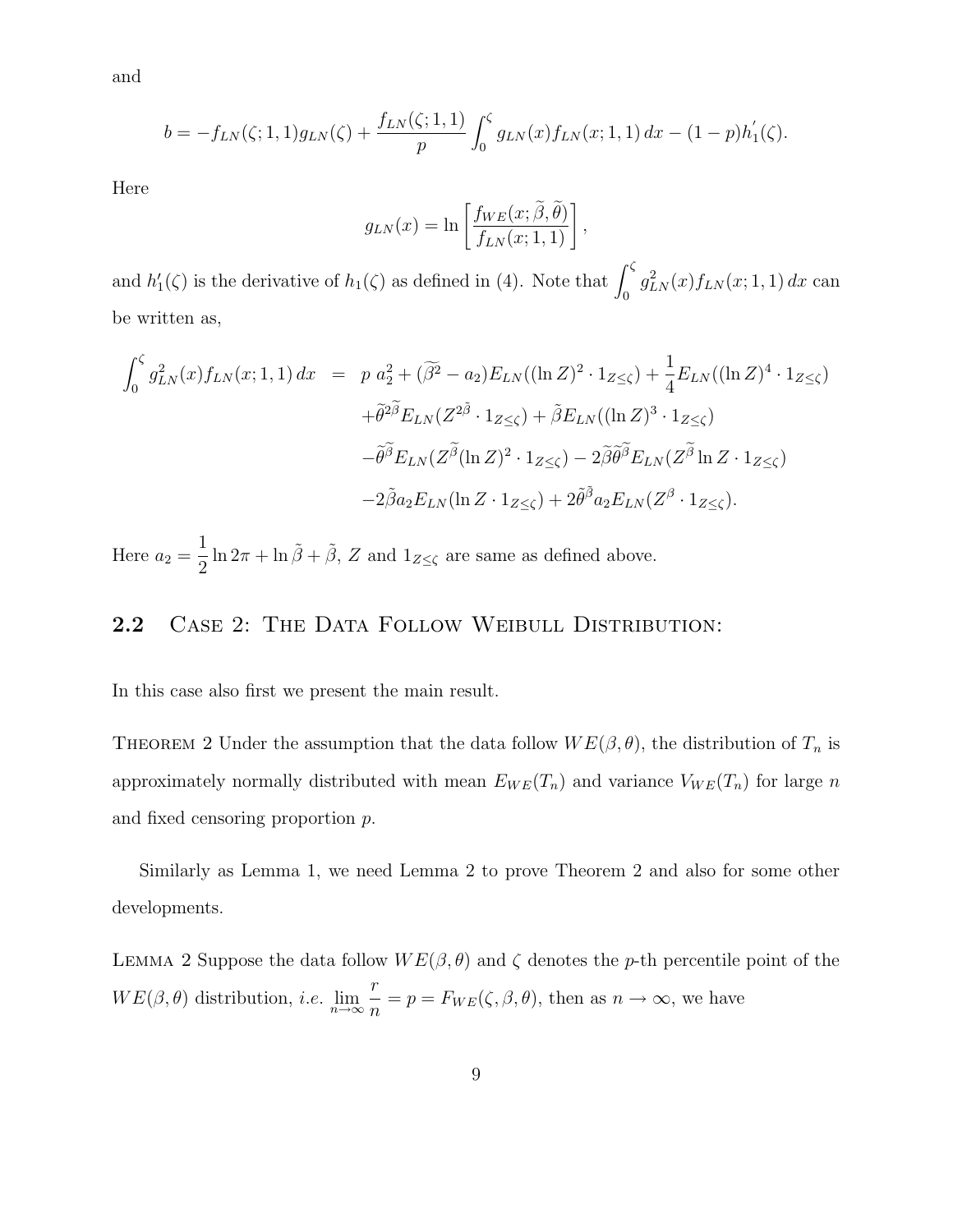(1)  $\beta \rightarrow \beta$  a.s.,  $\theta \rightarrow \theta$  a.s., where

$$
\Pi_3(\beta,\theta) = \max_{u,v} \Pi_3(u,v)
$$

and

$$
\Pi_3(u, v) = \int_0^{\zeta} (\ln f_{WE}(x; u, v)) f_{WE}(x; \beta, \theta) dx + (1 - p) \ln \bar{F}_{WE}(\zeta, u, v).
$$

(2)  $\hat{\sigma} \to \tilde{\sigma}$  a.s.,  $\hat{\eta} \to \tilde{\eta}$  a.s., where

$$
\Pi_4(\tilde{\sigma}, \tilde{\eta}) = \max_{u,v} \Pi_4(u,v).
$$

and

$$
\Pi_4(u, v) = \int_0^{\zeta} (\ln f_{LN}(x; u, v)) f_{WE}(x; u, v) dx + (1 - p) \ln \bar{F}_{LN}(\zeta, u, v).
$$

(3) If we define

$$
T_* = L_{WE}(\beta, \theta) - L_{LN}(\tilde{\sigma}, \tilde{\eta}),
$$

 $n^{-1/2}[T_n - E_{WE}(T_n)]$  is asymptotically equivalent to  $n^{-1/2}[T_* - E_{WE}(T_*)]$ 

PROOF OF LEMMA 2 It follows along the same line as Lemma 1.

PROOF OF THEOREM 2 It follows along the same line as Theorem 1.

In this case also it should be mentioned that  $\tilde{\sigma}$  and  $\tilde{\eta}$  depend on  $\beta$ ,  $\theta$  and p. Moreover  $\tilde{\sigma}$ and  $\tilde{\eta}$  have to be obtained numerically only. We call  $\tilde{\sigma}$  and  $\tilde{\eta}$  as the misspecified log-normal parameters when the data are coming from the Weibull distribution.

Now  $\lim_{n\to\infty}$ 1  $\frac{1}{n} E_{WE}(T_n)$  and  $\lim_{n \to \infty}$ 1  $\frac{1}{n}V_{WE}(T_n)$  exist and we denote them as  $AM_{WE}(p)$  and  $AV_{WE}(p)$  respectively. Without loss of generality we assume  $\beta = \theta = 1$ . Similarly as  $AM_{LN}$ and  $AV_{LN}$ ,  $AM_{WE}$  and  $AV_{WE}$  can be obtained using Theorem 2 of Bhattacharyya [5] and they are as follows;

$$
AM_{WE}(p) = -\int_0^{\zeta} \left[ \ln \frac{f_{LN}(x;\tilde{\sigma},\tilde{\eta})}{f_{WE}(x;1,1)} \right] f_{WE}(x;1,1) dx - (1-p) \ln \frac{\bar{F}_{LN}(\zeta;\tilde{\sigma},\tilde{\eta})}{\bar{F}_{WE}(\zeta;1,1)}
$$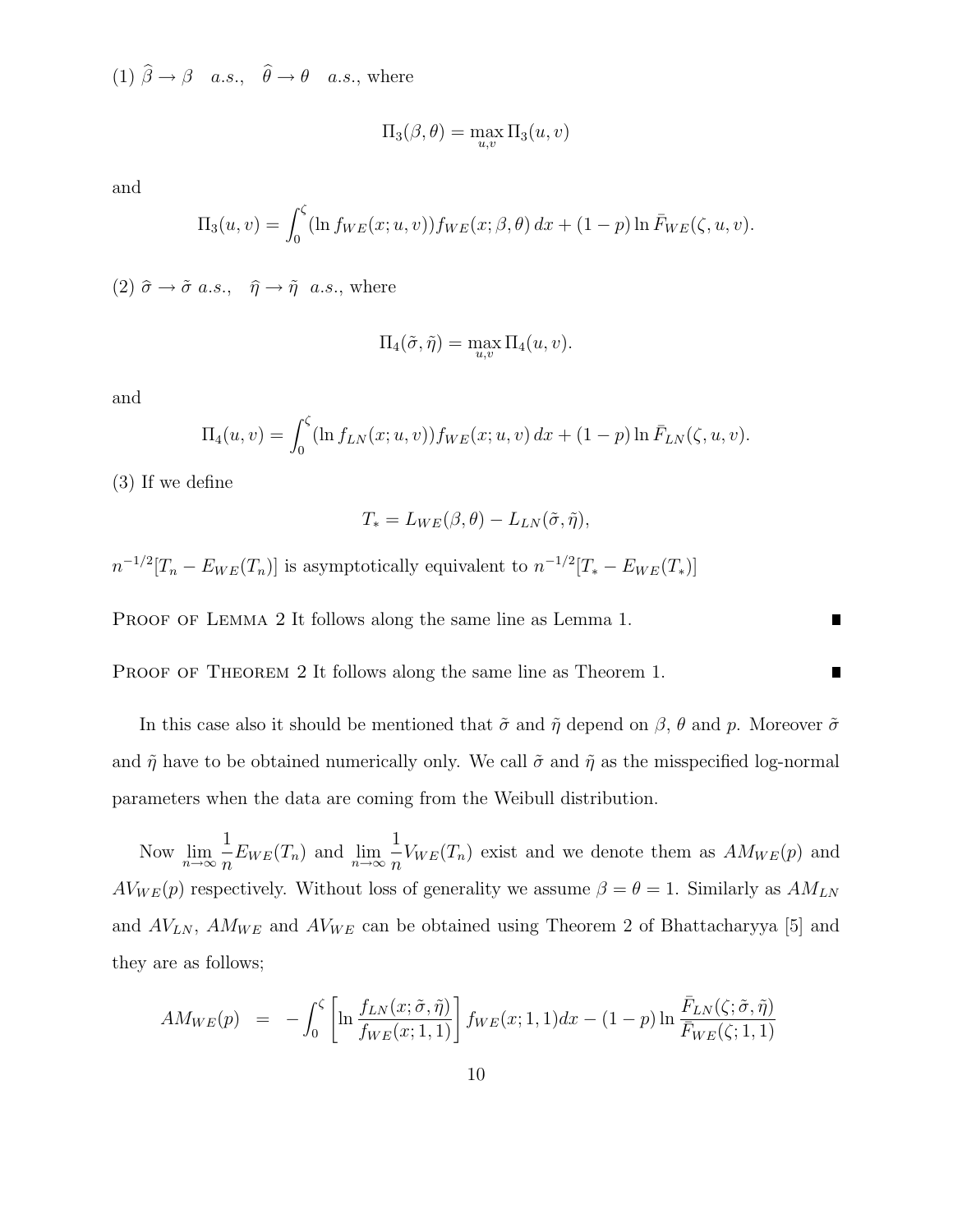$$
= -\left(\frac{1}{2}\ln 2\pi + \ln \tilde{\sigma} + \frac{(\ln \tilde{\eta})^2}{2\tilde{\sigma}^2}\right)p - \left(1 - \frac{\ln \tilde{\eta}}{\tilde{\sigma}^2}\right)E_{WE}(\ln(W) \cdot 1_{W \le \zeta})
$$

$$
+ E_{WE}(W \cdot 1_{W \le \zeta}) - \frac{E_{WE}((\ln W)^2 \cdot 1_{Z \le \zeta})}{2\tilde{\sigma}^2} - (1 - p)h_2(\zeta).
$$
  
Here  $h_2(\zeta) = \left[-\zeta - \ln(1 - \Phi(\frac{\ln(\zeta) - \ln \tilde{\eta}}{\tilde{\sigma}}))\right]$  and W follows  $WE(1, 1)$ . Similarly,
$$
A V_{WE}(p) = \tau + \frac{pq}{f_{WE}^2(x; \beta, \theta)}b^2,
$$
(6)

where

$$
\tau = \int_0^{\zeta} g_{WE}^2(x) f_{WE}(x; 1, 1) dx - \frac{1}{p} \left[ \int_0^{\zeta} g_{WE}(x) f_{WE}(x; 1, 1) dx \right]^2 \tag{7}
$$

and

$$
b = f_{WE}(\zeta; 1, 1)g_{WE}(\zeta) - \frac{f_{WE}(\zeta; 1, 1)}{p} \int_0^{\zeta} g_{WE}(x) f_{WE}(x; 1, 1) dx + (1 - p)h_2'(\zeta). \tag{8}
$$

Here  $h'_2(\zeta)$  is the derivative of  $h_2(\zeta)$  and

$$
g_{WE}(x) = \ln \left[ \frac{f_{LN}(x; \tilde{\sigma}, \tilde{\eta})}{f_{WE}(x; 1, 1)} \right].
$$

Note that  $\int_0^{\zeta} g_{WE}^2(x) f_{WE}(x; 1, 1) dx$  can be written as

$$
\int_0^{\zeta} g_{WE}^2(x) f_{WE}(x; 1, 1) dx = pa_1^2 + 2\beta^* a_1 E_{WE}(\ln W \cdot 1_{W \leq \zeta}) - 2a_1 E_{WE}(W \cdot 1_{W \leq \zeta})
$$
  
\n
$$
+ \frac{a_1}{\tilde{\sigma}^2} E_{WE}((\ln W)^2 \cdot 1_{W \leq \zeta}) + (\beta^*)^2 E_{WE}((\ln W)^2 \cdot 1_{W \leq \zeta})
$$
  
\n
$$
+ E_{WE}(W^2 \cdot 1_{W \leq \zeta}) + \frac{1}{4\tilde{\sigma}^4} E_{WE}((\ln W)^4 \cdot 1_{W \leq \zeta})
$$
  
\n
$$
- 2\beta^* E_{WE}(W \ln W \cdot 1_{W \leq \zeta}) + \frac{\beta^*}{\tilde{\sigma}^2} E_{WE}((\ln W)^3 \cdot 1_{W \leq \zeta})
$$
  
\n
$$
- \frac{1}{\tilde{\sigma}^2} E_{WE}(W(\ln W)^2 \cdot 1_{W \leq \zeta}),
$$
  
\nwhere  $a_1 = \left(\frac{1}{2} \ln 2\pi + \ln \tilde{\sigma} + \frac{(\ln \tilde{\eta})^2}{2\tilde{\sigma}^2}\right), \beta^* = \left(1 - \frac{(\ln \tilde{\eta})^2}{2\tilde{\sigma}^2}\right)$  and  $W$  is same as before.

## 3 Determination of Sample Size

In the previous section we obtain the asymptotic distributions of the ratio of the maximized likelihood functions. It can be used to compute PCS for different sample sizes and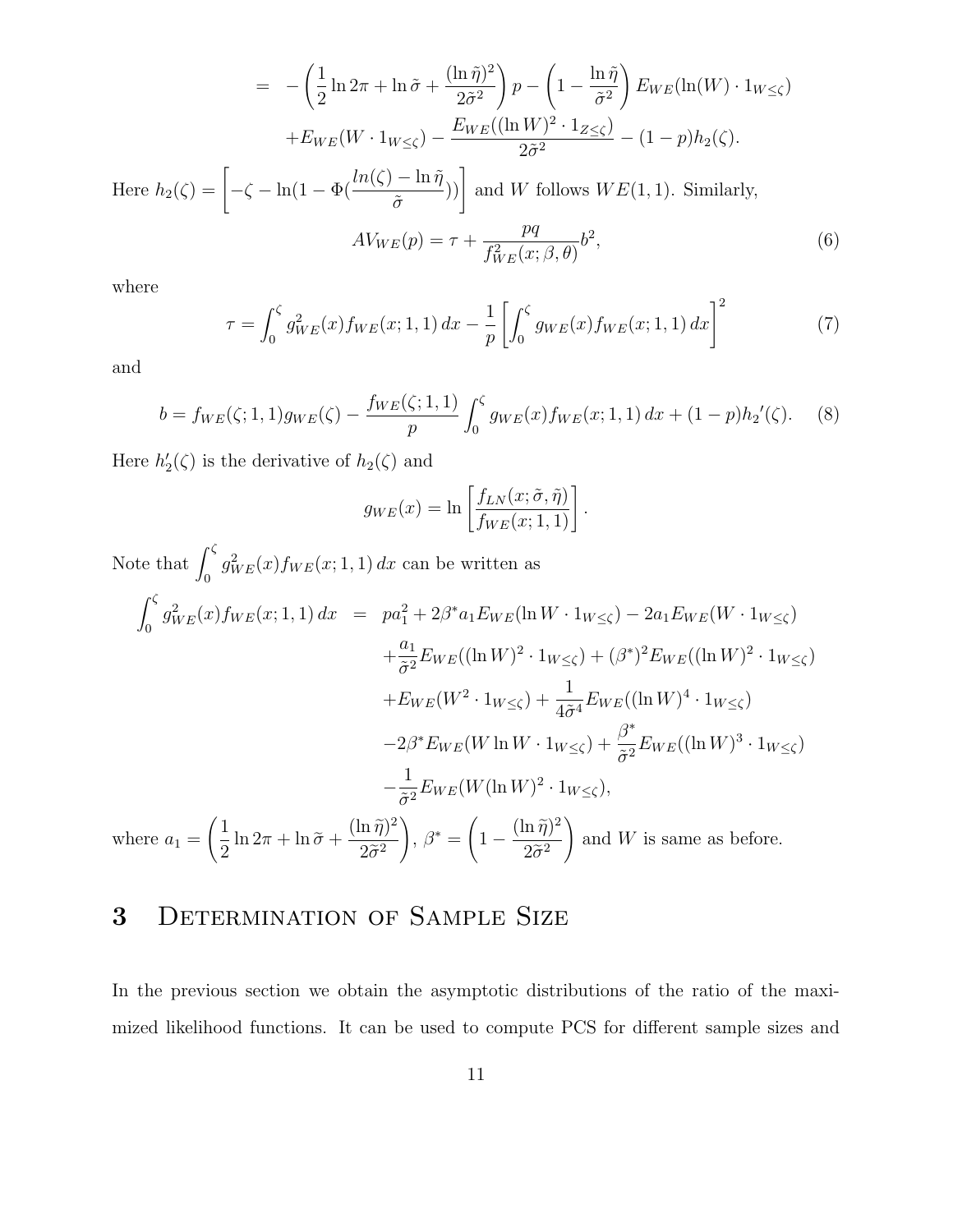for different censoring proportions. In this section we propose a method to determine the minimum sample size needed to discriminate between the two distribution functions for a given user specified probability of correct selection and when the censoring proportion is known. Moreover the asymptotic distributions can be used for testing purposes also.

Suppose it is assumed that the data are coming from  $LN(\sigma, \eta)$  and the censoring proportion is p. Since  $T_n$  is asymptotically normally distributed with mean  $E_{LN}(T_n)$  and variance  $V_{LN}(T_n)$ , therefore,  $PCS_{LN} = P(T_n \le 0)$ . Similarly, if it is assumed that the data are coming from  $WE(\beta, \theta)$ , then for the censoring proportion p, the PCS can be written as  $PCS_{WE} = P(T_n > 0)$ . Therefore, for a given p, to determine the minimum sample size required to achieve at least  $\alpha^*$  protection level, we equate

$$
\Phi\left(-\frac{n \times AM_{LN}(p)}{\sqrt{n \times AV_{LN}(p)}}\right) = \alpha^*, \text{ and } \Phi\left(\frac{n \times AM_{WE}(p)}{\sqrt{n \times AV_{WE}(p)}}\right) = \alpha^*,
$$
\n(9)

and obtain  $n_1$  and  $n_2$  from the above two equations as

$$
n_1 = \frac{z_{\alpha^*}^2 A V_{LN}(p)}{(AM_{LN}(p))^2} \quad \text{and} \quad n_2 = \frac{z_{\alpha^*}^2 A V_{WE}(p)}{(AM_{WE}(p))^2},
$$

here  $z_{\alpha}$  is the  $\alpha$ -th percentile point of a standard normal distribution. Therefore, we can take  $n = \max\{n_1, n_2\}$  the minimum sample size required to achieve at least  $\alpha^*$  protection level for a given p.

We are providing  $AM_{LN}(p)$ ,  $AV_{LN}(p)$ ,  $AM_{WE}(p)$  and  $AV_{WE}(p)$  for different values of p for practical use in Table 1 and we also provide the minimum sample size required to discriminate between the two distribution functions for different  $\alpha^*$  and for different p values in Table 2.

Suppose one wants a 0.99 protection level and it is known that approximately 10% observations will be censored at the end (Type-II), in that case one needs at least  $n = 294$ , to meet that criterion. On the other hand if it is known that only first 20% observations will be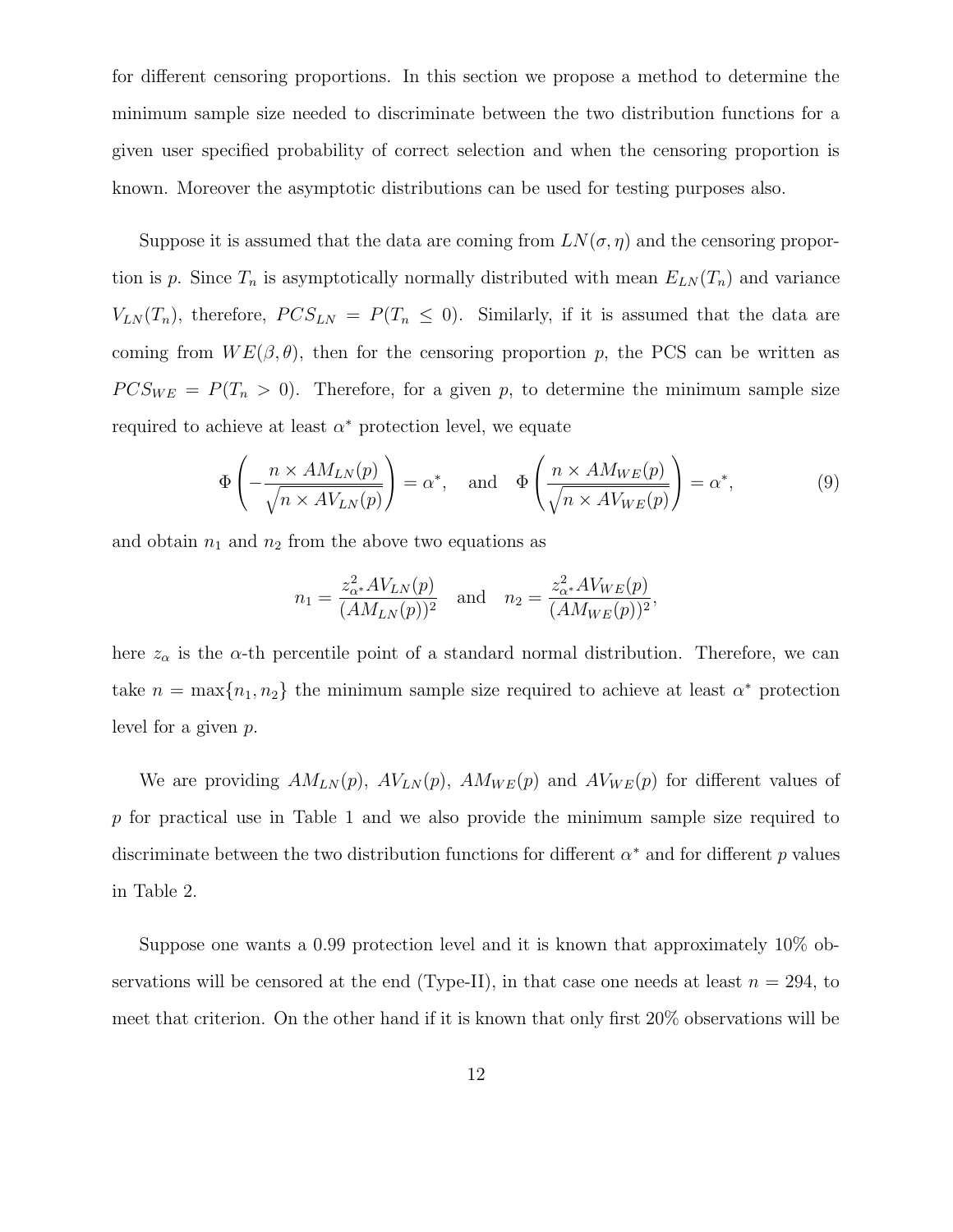| $p \rightarrow$ | 0.9    | 0.8                                           | 0.7             | 0.6    | 0.5                             | (0.4)               | 0.3           |
|-----------------|--------|-----------------------------------------------|-----------------|--------|---------------------------------|---------------------|---------------|
| $AM_{LN}(p)$    |        | $-0.0448$   $-0.0319$   $-0.0233$   $-0.0169$ |                 |        | $\vert$ -0.0120 $\vert$ -0.0081 |                     | $-0.0050$     |
| $AV_{LN}(p)$    |        | $0.0737$   $0.0498$   $0.0356$   $0.0256$     |                 |        | $\vert 0.0181 \vert 0.0123$     |                     | 0.0077        |
| $AM_{WE}(p)$    |        | $0.0617$   $0.0454$                           | $0.0336$ 0.0244 |        |                                 | $0.0172 \pm 0.0115$ | $\mid$ 0.0071 |
| $AV_{WE}(p)$    | 0.2066 | 0.1533                                        | $\big  0.1128$  | 0.0812 | 0.0563                          | 0.0368              | 0.0219        |

Table 1: The values of  $AM_{LN}(p)$ ,  $AV_{LN}(p)$ ,  $AM_{WE}(p)$  and  $AV_{WE}(p)$  for different p.

Table 2: Minimum Sample Size to achieve a level of significance level  $\alpha^*$  for different p.

|            |  |  | $p \rightarrow 0.9$   0.8   0.7   0.6   0.5   0.4                 |     | 0.3  |
|------------|--|--|-------------------------------------------------------------------|-----|------|
| $\alpha^*$ |  |  |                                                                   |     |      |
|            |  |  | 0.99   294   403   543   736   1026   1500   2385                 |     |      |
|            |  |  | $\mid 0.95 \mid 147 \mid 202 \mid 272 \mid 368 \mid 513 \mid 750$ |     | 1192 |
| 0.9        |  |  | $90 \mid 123 \mid 164 \mid 224 \mid 312$                          | 456 | 724  |

available, i.e. approximately 80% observations will be censored towards the right tail, then to meet 0.99 protection level one needs at least  $n = 4450$ . Interestingly, in the first case the effective sample size is only 265, where as in the second case the effective sample size is 890 for the same protection level. It may not be very surprising, because the effective discrimination between log-normal and Weibull is possible if we have more observations toward the right tail. Hence if  $p$  is small we need larger  $n$ . Therefore, if the experimenter has the option to choose p, the best possible choice of p is 1, *i.e.* the complete sample.

### 4 Modified Method

So far we have discussed about the discrimination procedure based on  $T_n > 0$  or  $T_n < 0$ , and most of the work in the literature based on this method. But it is observed that the asymptotic distribution of  $T_n$  is normal, whether the null distribution is log-normal or Weibull and moreover the asymptotic distributions are independent of the unknown parameters. They only depend on the censoring proportion.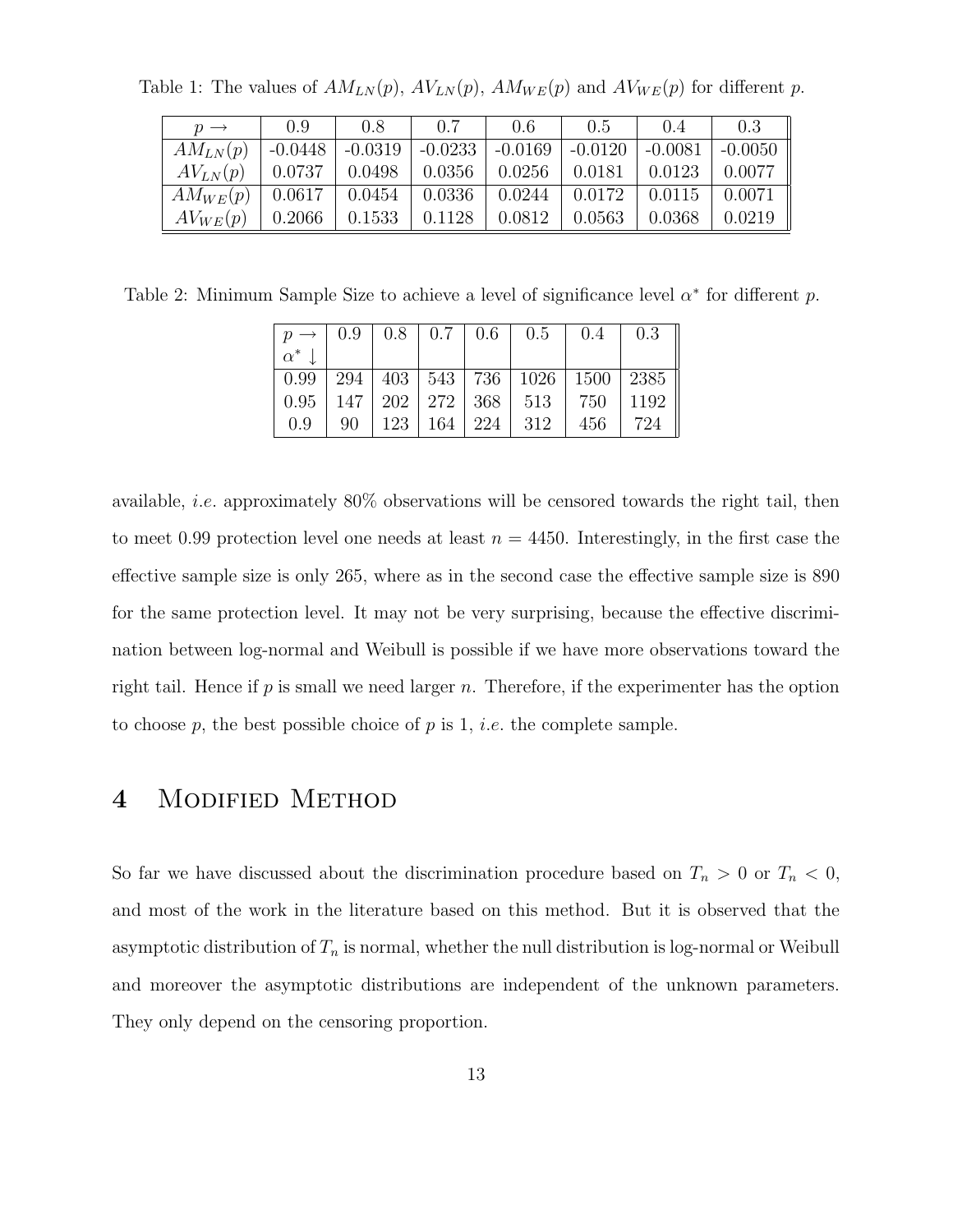The mean and variances of the asymptotic distributions for both the cases are provided in Table 3. Based on that we propose the following discrimination procedure. Choose Weibull distribution if  $T_n > c$  and log-normal otherwise. The constant c is chosen such that the total probability of mis-classification is minimum, i.e.

$$
1 - \Phi\left(\frac{c - \mu_2}{\sigma_2}\right) + \Phi\left(\frac{c - \mu_1}{\sigma_1}\right),\tag{10}
$$

is minimum. Here  $\mu_1$  and  $\sigma_1^2$  denote the mean and variance correspond to Weibull distribution and similarly,  $\mu_2$  and  $\sigma_2^2$  denote the mean and variance correspond to log-normal distribution as provided in Table 1. The constant  $c$  can be easily obtained by solving a quadratic equation involving  $\mu_1$ ,  $\mu_2$ ,  $\sigma_1$  and  $\sigma_2$ . For practical users, we provide the optimum c for different censoring proportion.

Table 3: The optimum values of  $c$  for different  $p$ .

| $p \rightarrow 1$ |                                                                                                   | 0.8 | 0.7 | $1 \quad 0.6$ | 0.5 | (1.4) | $\pm 0.3$ | -02 |
|-------------------|---------------------------------------------------------------------------------------------------|-----|-----|---------------|-----|-------|-----------|-----|
|                   | $\mid 0.2537 \mid 0.2262 \mid 0.1998 \mid 0.1746 \mid 0.1499 \mid 0.1253 \mid 0.1004 \mid 0.0739$ |     |     |               |     |       |           |     |

#### 5 NUMERICAL RESULTS

In this section we perform some simulation experiments mainly to observe how the PCSs based on the asymptotic distributions derived in Section 3, work for different sample sizes and for different censoring proportions. All the computations are performed at the Indian Institute of Technology Kanpur using S-PLUS or R in a Pentium IV machine. The programs can be obtained from the authors on request.

We consider different sample sizes, namely  $n = 20, 40, 60, 80, 100, 200,$  and different censoring proportions, for example  $p = 0.9, 0.8, 0.7, 0.6, 0.5, 0.4, 0.3$ . We compute the PCS based on simulation and also based on the asymptotic results obtained in Section 3. Since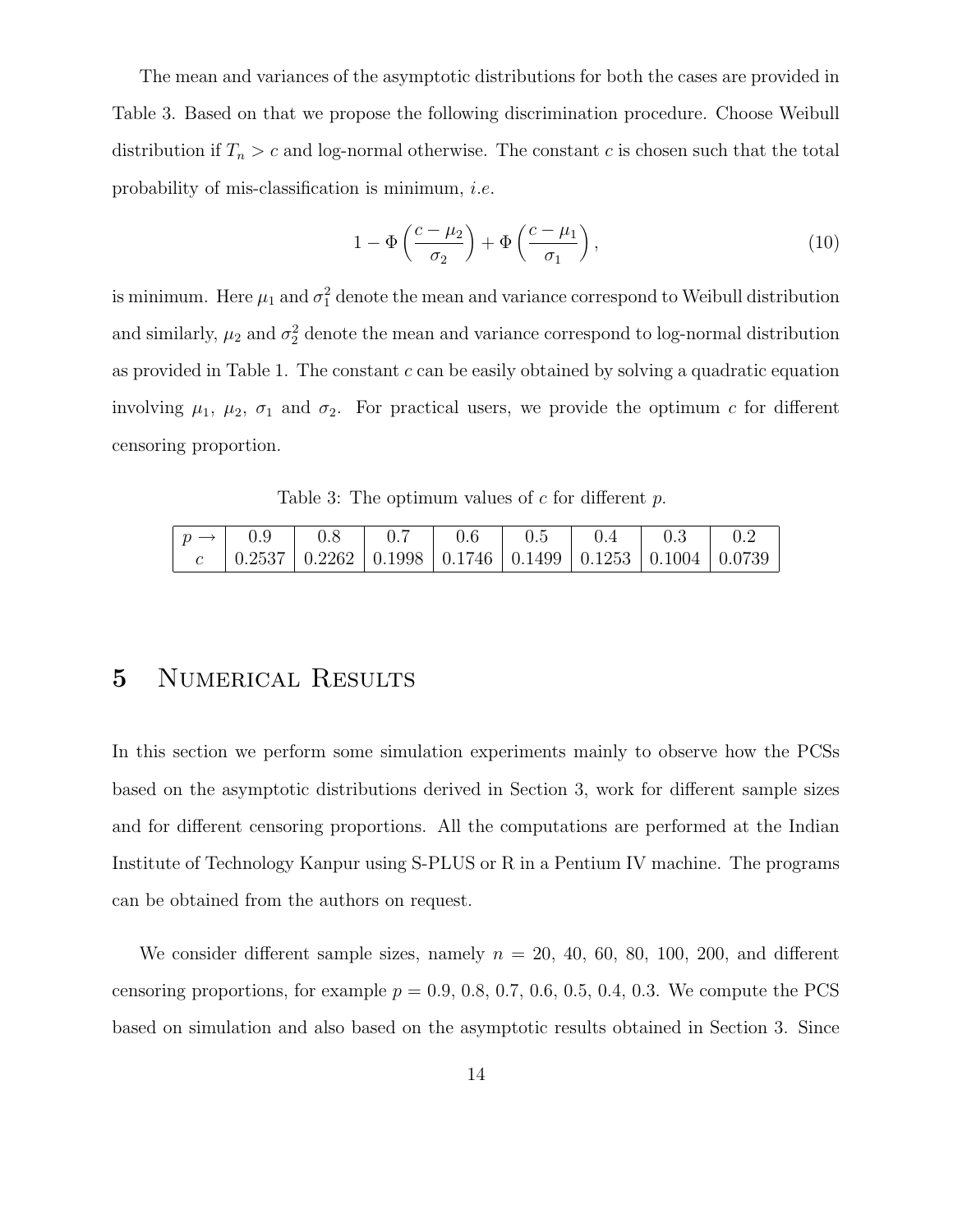the distribution of  $T_n$  is independent of the shape and scale parameters, we consider the shape and scale parameters to be one in all cases. For a given  $n$  and  $p$ , we generate a sample of size n either from a  $WE(1, 1)$  or from a  $LN(1, 1)$  and compute  $T_n$  based on the Type-II censored sample of size  $r = [np]$ , here [x], means the largest integer less than or equal to x. We check whether  $T_n \leq 0$  or  $T_n > 0$ . We replicate the process 10,000 times and obtain the PCS. We also compute the PCS based on the asymptotic results obtained in section 3. The results are reported in Table 4 and Table 5.

We also computed the PCS based on the modified method suggested in section 4 and using the c values reported in Table 3. It is also based on  $10,000$  replications and the results are reported in Tables 6 and 7.

It is quite clear from the tables that for fixed  $n$  as  $p$  increases the PCS increases and similarly for fixed p as n increases the PCS increases, as expected. In all the cases if p is large and  $n$  is also large then the asymptotic results match quite well with the simulated results. Comparing Tables 4 and Table 5 with Tables 6 and 7, it is clear that the modified method performs slightly better than the classical one. For the modified method the total PCS (PCS under WE + PCS under LN) is slightly larger than the classical method.

#### 6 Data Analysis

In this section we analyze two real data sets for illustrative purpose. In both the cases the sample size is not very large. It is observed that for one case the choice is quite clear but for the other case it is not very easy to make a decision about the model choice.

DATA SET 1: The first data set is obtained from Linhardt and Zucchini [19] (page 69) and it represents the failure times of the air conditioning system of an airplane. They are as follows: 1, 3, 5, 7, 11, 11, 11, 12, 14, 14, 14, 16, 16, 20, 21, 23, 42, 47, 52, 62, 71, 71, 87, 90,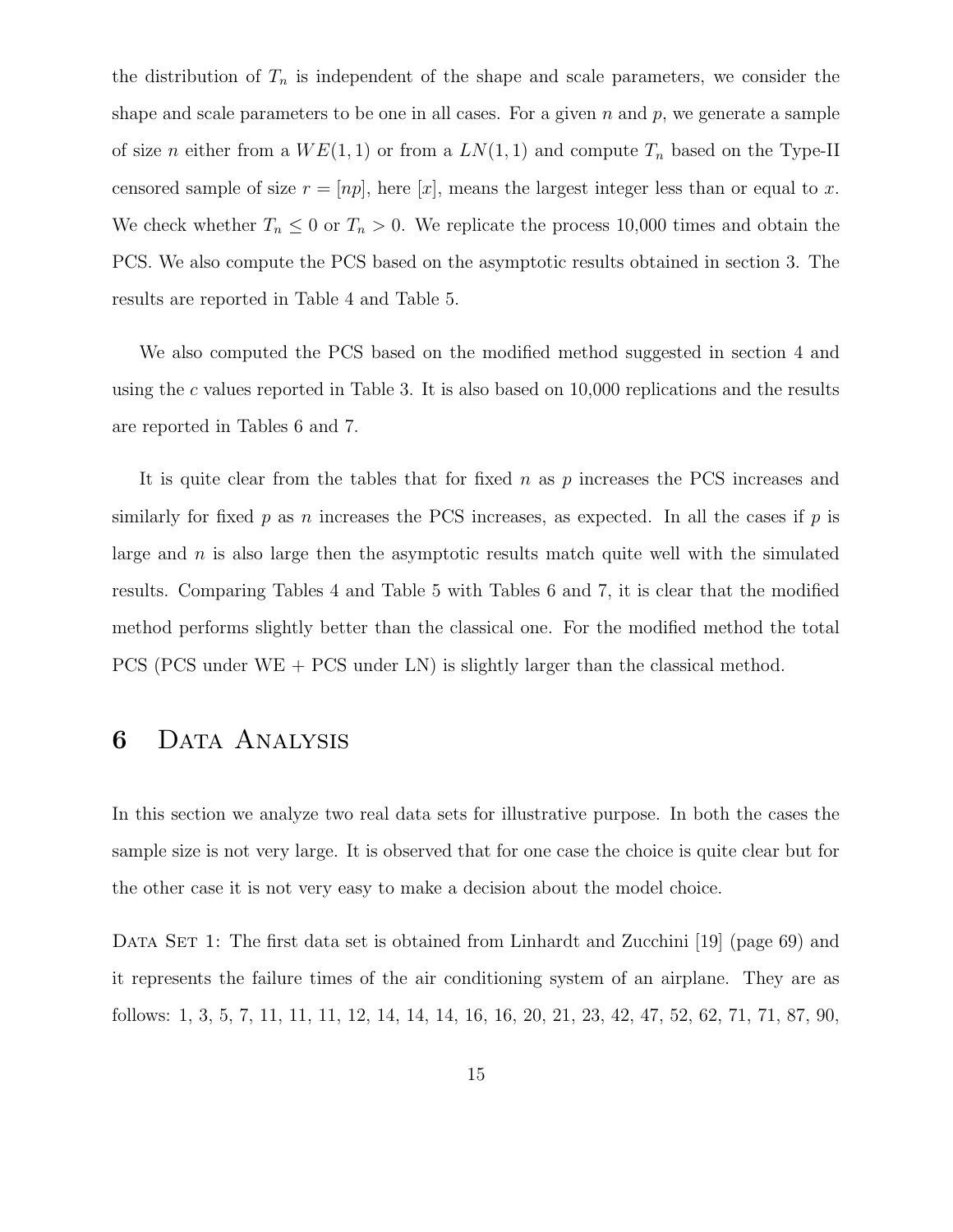| n       |    | 20    | 40    | 60    | 80    | 100   | 200   |
|---------|----|-------|-------|-------|-------|-------|-------|
| $p=0.9$ | MC | 0.708 | 0.789 | 0.866 | 0.898 | 0.926 | 0.986 |
|         | AS | 0.728 | 0.805 | 0.853 | 0.888 | 0.913 | 0.973 |
| $p=0.8$ | MC | 0.662 | 0.746 | 0.826 | 0.846 | 0.888 | 0.970 |
|         | AS | 0.698 | 0.768 | 0.815 | 0.850 | 0.877 | 0.949 |
| $p=0.7$ | МC | 0.631 | 0.718 | 0.739 | 0.821 | 0.851 | 0.940 |
|         | AS | 0.673 | 0.737 | 0.781 | 0.816 | 0.841 | 0.921 |
| $p=0.6$ | МC | 0.642 | 0.659 | 0.751 | 0.767 | 0.812 | 0.901 |
|         | AS | 0.649 | 0.706 | 0.747 | 0.778 | 0.804 | 0.887 |
| $p=0.5$ | МC | 0.579 | 0.609 | 0.709 | 0.733 | 0.761 | 0.856 |
|         | AS | 0.627 | 0.677 | 0.713 | 0.742 | 0.766 | 0.848 |
| $p=0.4$ | МC | 0.593 | 0.608 | 0.686 | 0.707 | 0.736 | 0.805 |
|         | AS | 0.606 | 0.648 | 0.679 | 0.704 | 0.726 | 0.802 |
| $p=0.3$ | МC | 0.513 | 0.559 | 0.595 | 0.619 | 0.648 | 0.739 |
|         | AS | 0.585 | 0.619 | 0.645 | 0.666 | 0.684 | 0.751 |

Table 4: The probability of correct selection(PCS) based on Monte Carlo simulations(MC) and also based on asymptotic results(AS) when the data are from Weibull distribution for different p

95, 120, 120, 225, 246, 261.

For the complete data set the MLEs of the unknown parameters are  $\hat{\sigma} = 1.3192$ ,  $\hat{\eta} =$ 28.7343,  $\hat{\beta} = 0.8554$ ,  $\hat{\theta} = 0.0183$ . The log-likelihood values correspond to log-normal and Weibull distributions are -151.706 and -152.007. It indicates that for complete sample the preferred model is the log-normal one. Interestingly, although not very surprisingly the Kolmogorov Smirnov (K-S) distances between the empirical distribution function and the fitted log-normal (0.1047) and fitted Weibull (0.1540) also suggest the log-normal as the preferred model.

Note that the log-normal has always unimodal hazard function where as the Weibull distribution can have both increasing  $(\beta > 1)$  as well as decreasing  $(\beta \leq 1)$  hazard functions. In this case the fitted Weibull has a decreasing hazard function whereas the fitted lognormal has the unimodal hazard function. From the observed data we try to obtain an estimate of the shape of the hazard function. A device called scaled TTT transform and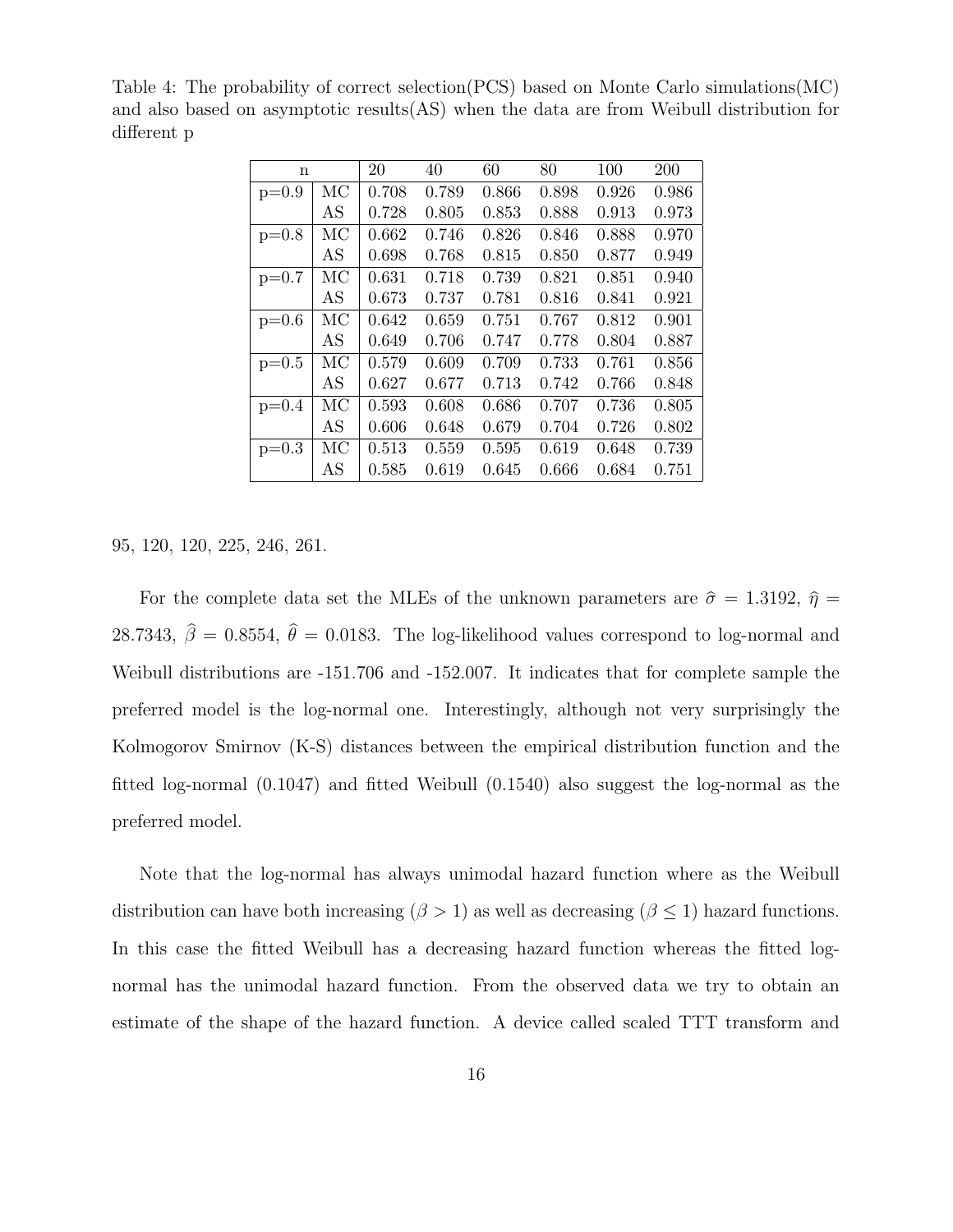| $\mathbf n$ |    | 20    | 40    | 60    | 80    | 100   | 200   |
|-------------|----|-------|-------|-------|-------|-------|-------|
| $p=0.9$     | MC | 0.731 | 0.814 | 0.869 | 0.913 | 0.931 | 0.987 |
|             | AS | 0.770 | 0.852 | 0.900 | 0.930 | 0.951 | 0.990 |
| $p=0.8$     | MC | 0.693 | 0.782 | 0.846 | 0.877 | 0.923 | 0.974 |
|             | AS | 0.739 | 0.817 | 0.866 | 0.899 | 0.923 | 0.978 |
| $p=0.7$     | МC | 0.689 | 0.761 | 0.810 | 0.848 | 0.878 | 0.948 |
|             | AS | 0.710 | 0.783 | 0.831 | 0.865 | 0.892 | 0.960 |
| $p=0.6$     | МC | 0.662 | 0.728 | 0.749 | 0.784 | 0.826 | 0.911 |
|             | AS | 0.682 | 0.748 | 0.793 | 0.828 | 0.829 | 0.932 |
| $p=0.5$     | МC | 0.617 | 0.665 | 0.686 | 0.749 | 0.750 | 0.842 |
|             | AS | 0.655 | 0.713 | 0.755 | 0.787 | 0.813 | 0.896 |
| $p=0.4$     | МC | 0.568 | 0.666 | 0.663 | 0.690 | 0.715 | 0.786 |
|             | AS | 0.628 | 0.678 | 0.714 | 0.743 | 0.768 | 0.849 |
| $p=0.3$     | МC | 0.598 | 0.647 | 0.676 | 0.683 | 0.717 | 0.785 |
|             | AS | 0.601 | 0.641 | 0.671 | 0.695 | 0.716 | 0.789 |

Table 5: The probability of correct selection(PCS) based on Monte Carlo simulations(MC) and also based on asymptotic results(AS) when the data are from log-normal distribution for different values of p

its empirical version are relevant in this context. For a family with the survival function  $S(y) = 1 - F(y)$ , the scaled TTT transform, with  $H_F^{-1}(u) = \int_0^{F_1(u)}$  $S(y)dy$  defined for  $0 < u < 1$  is  $\phi_F(u) = H_F^{-1}(u)/H_F^{-1}(1)$ . The empirical version of the scaled TTT transform is given by

$$
\phi_n(j/n) = H_n^{-1}(j/n)/H_n^{-1}(1) = \left(\sum_{i=1}^j x_{(i)} + (n-j)x_{(j)}\right)/(\sum_{i=1}^n x_{(i)}),
$$

here  $j = 1, \ldots, n$  and  $x_{(i)}$  for  $i = 1, \ldots, n$  represent the order statistics of the sample. Aarset [1] showed that the scaled TTT transform is convex (concave) if the hazard rate is decreasing (increasing), and for bathtub (unimodal) hazard rates, the scaled TTT transform is first convex (concave) and then concave (convex). We have plotted the empirical version of the scaled TTT transform of the data set 1 in Figure 4.

From the Figure 4 it is at least quite clear that the scaled TTT transform is not concave or convex in the entire range. Therefore the empirical hazard function is not a monotone function. Therefore, between the two models based on the scaled TTT transform clearly,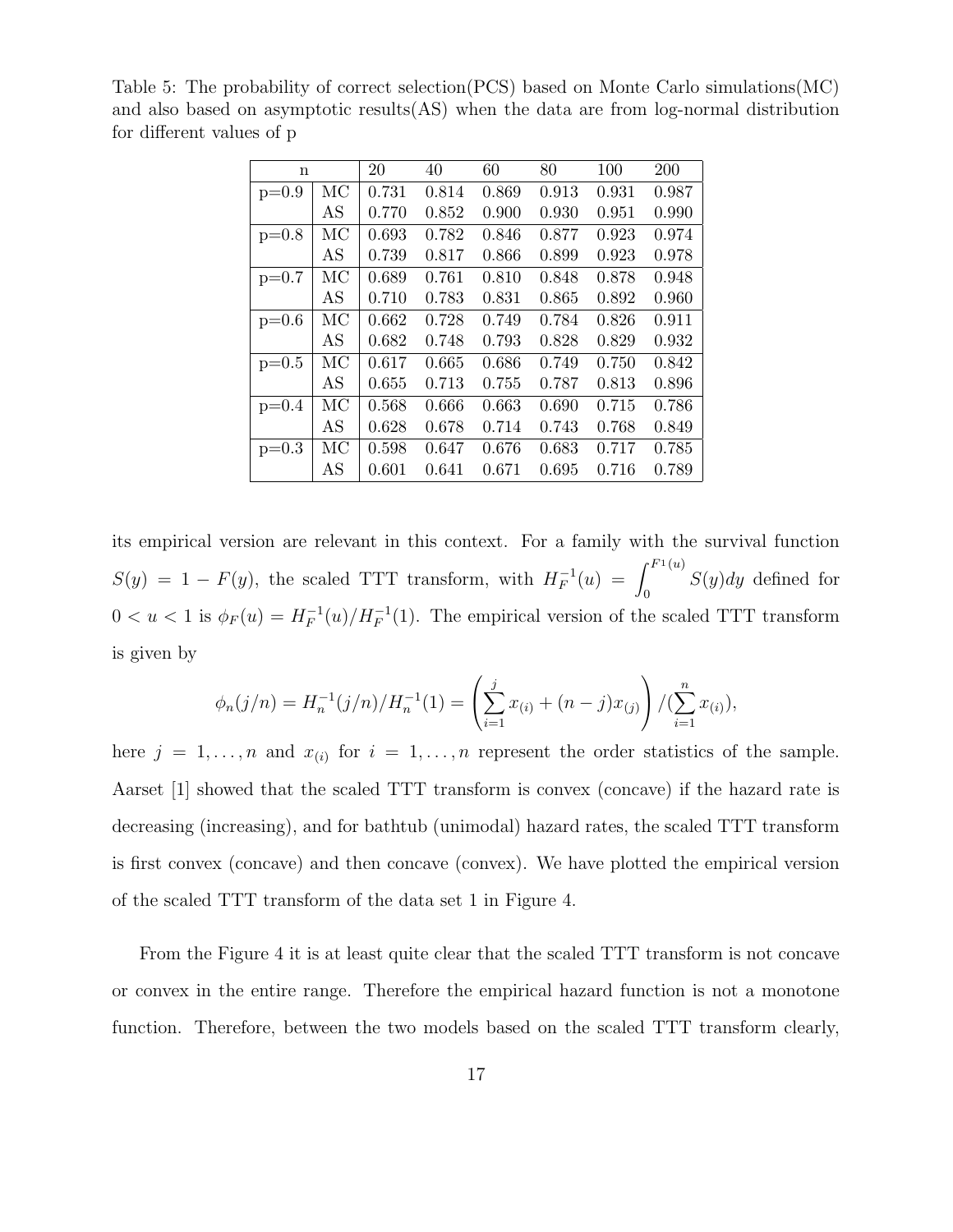| n       |    | 20    | 40    | 60    | 80    | 100   | 200   |
|---------|----|-------|-------|-------|-------|-------|-------|
| $p=0.9$ | MC | 0.643 | 0.776 | 0.844 | 0.894 | 0.922 | 0.983 |
|         | AS | 0.685 | 0.779 | 0.836 | 0.875 | 0.903 | 0.970 |
| $p=0.8$ | МC | 0.591 | 0.717 | 0.790 | 0.844 | 0.878 | 0.960 |
|         | AS | 0.652 | 0.740 | 0.795 | 0.834 | 0.865 | 0.945 |
| $p=0.7$ | МC | 0.547 | 0.668 | 0.739 | 0.794 | 0.831 | 0.932 |
|         | AS | 0.623 | 0.705 | 0.757 | 0.796 | 0.827 | 0.915 |
| $p=0.6$ | MC | 0.511 | 0.627 | 0.694 | 0.749 | 0.787 | 0.898 |
|         | AS | 0.597 | 0.672 | 0.720 | 0.757 | 0.787 | 0.879 |
| $p=0.5$ | MC | 0.479 | 0.590 | 0.653 | 0.701 | 0.744 | 0.852 |
|         | AS | 0.573 | 0.640 | 0.684 | 0.718 | 0.746 | 0.837 |
| $p=0.4$ | MC | 0.445 | 0.538 | 0.595 | 0.637 | 0.679 | 0.785 |
|         | AS | 0.549 | 0.609 | 0.648 | 0.678 | 0.703 | 0.789 |
| $p=0.3$ | МC | 0.405 | 0.492 | 0.542 | 0.574 | 0.609 | 0.717 |
|         | AS | 0.525 | 0.578 | 0.612 | 0.638 | 0.660 | 0.736 |

Table 6: The probability of correct selection(PCS) based on Monte Carlo simulations(MC) and also based on asymptotic results(AS) when the data are from Weibull distribution for different p

log-normal is preferable.

Now instead of the complete sample suppose we had observed only the first  $r < n$ observations, then what would have been the preferred model? We have reported the results for different values of  $r$ , namely  $27, 24, 21, 18, 15, 12, 9$  and  $6$  in Table 8.

Interestingly, for all  $r$ , the preferred model is log-normal. It is also observed that in all cases the plot never shows the concavity. Therefore, from the scaled TTT transform also it is clear that log-normal is preferable for all  $r$ .

DATA SET 2: The second data set represents the number of revolution before failure of the 23 ball bearings in the life-test. It was originally reported in Lawless [18] (page 228). It is as follows: 17.88, 28.92, 33.00, 41.52, 42.12, 45.60, 48.80, 51.84, 51.96, 54.12, 55.56, 67.80, 68.44, 68.64, 68.88. 84.12, 93.12, 98.64, 105.12, 105.84, 127.92, 128.04, 173.40.

For Data Set 2, the MLEs of the unknown parameters are  $\hat{\sigma} = 0.5215, \hat{\eta} = 63.4890, \hat{\beta} =$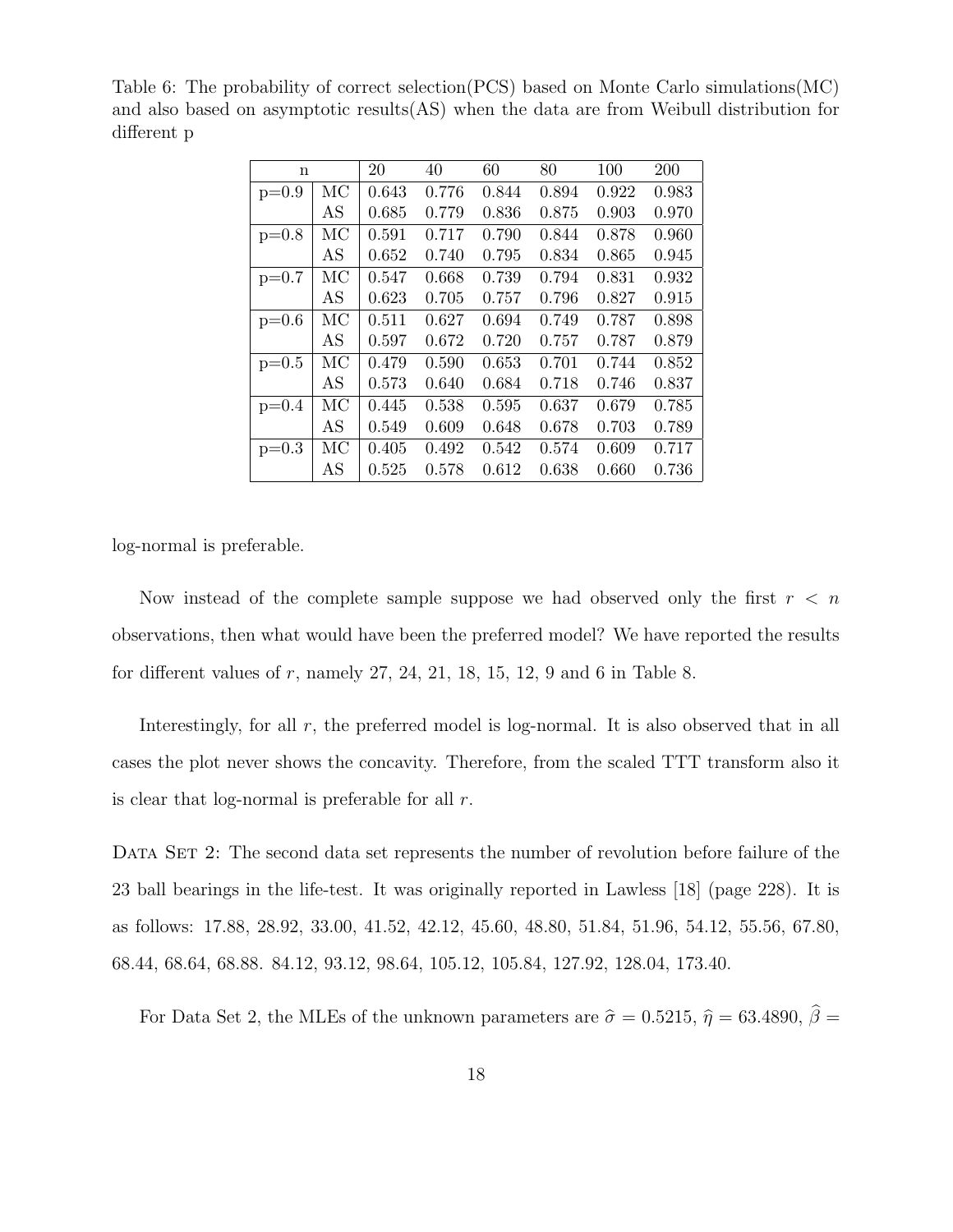| $\mathbf n$ |    | 20    | 40    | 60    | 80    | 100   | 200   |
|-------------|----|-------|-------|-------|-------|-------|-------|
| $p=0.9$     | МC | 0.799 | 0.861 | 0.905 | 0.928 | 0.951 | 0.988 |
|             | AS | 0.828 | 0.883 | 0.919 | 0.943 | 0.959 | 0.992 |
| $p=0.8$     | MC | 0.788 | 0.832 | 0.873 | 0.900 | 0.927 | 0.974 |
|             | AS | 0.807 | 0.856 | 0.892 | 0.918 | 0.937 | 0.982 |
| $p=0.7$     | МC | 0.768 | 0.803 | 0.845 | 0.871 | 0.897 | 0.954 |
|             | AS | 0.799 | 0.845 | 0.880 | 0.906 | 0.926 | 0.976 |
| $p=0.6$     | МC | 0.747 | 0.782 | 0.813 | 0.841 | 0.861 | 0.926 |
|             | AS | 0.763 | 0.780 | 0.831 | 0.857 | 0.878 | 0.942 |
| $p=0.5$     | МC | 0.726 | 0.754 | 0.780 | 0.799 | 0.819 | 0.884 |
|             | AS | 0.742 | 0.770 | 0.798 | 0.822 | 0.842 | 0.910 |
| $p=0.4$     | МC | 0.719 | 0.730 | 0.760 | 0.774 | 0.793 | 0.858 |
|             | AS | 0.735 | 0.750 | 0.770 | 0.789 | 0.807 | 0.870 |
| $p=0.3$     | МC | 0.701 | 0.713 | 0.726 | 0.738 | 0.752 | 0.809 |
|             | AS | 0.695 | 0.706 | 0.722 | 0.738 | 0.753 | 0.812 |

Table 7: The probability of correct selection(PCS) based on Monte Carlo simulations(MC) and also based on asymptotic results(AS) when the data are from Log-normal distribution for different p

2.1050,  $\hat{\theta} = 0.0122$ . The log-likelihood values for log-normal and Weibull distributions are -113.1017 and -113.6887 respectively. Therefore, for complete sample the log-normal is the preferred model. The K-S distances for log-normal and for Weibull are 0.0901 and 0.1521 respectively. We have reported the results for different values of  $r = 20, 17, 14, 11, 8$  in Table 9 and the scaled TTT transform is plotted in Figure 5.

In this case also from the scaled TTT transform of the complete sample, it is clear that the hazard function is not monotone. Therefore it is not surprising that for complete sample the log-normal is preferred than Weibull. But as r decreases, for example when  $r \leq 11$ , the scaled TTT transform is convex and therefore the based on the censored observations for  $(r \leq 11)$  clearly Weibull is the preferred model and that is the choice using log-likelihood functions also.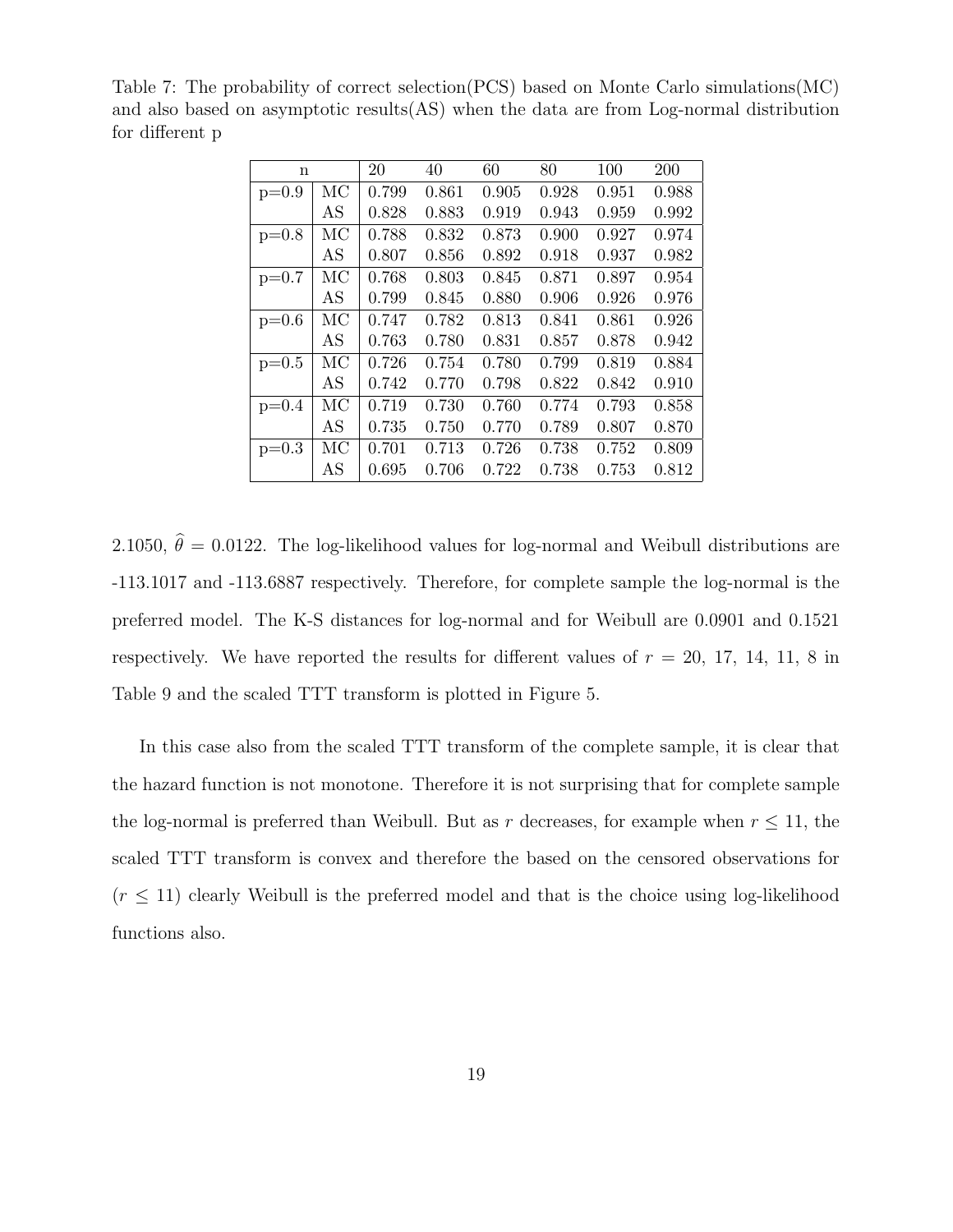

Figure 4: The empirical scaled TTT transform of the data set 1

| $\mathcal{p}$ | $\boldsymbol{r}$ | Weibull        | Log-normal     | Preferred  |
|---------------|------------------|----------------|----------------|------------|
|               |                  | log-likelihood | log-likelihood | model      |
| 0.9           | 27               | $-144.82$      | $-143.31$      | Log-normal |
| 0.8           | 24               | $-136.79$      | $-134.69$      | Log-normal |
| 0.76          | 21               | $-133.79$      | $-131.94$      | Log-normal |
| 0.6           | 18               | $-114.86$      | $-113.79$      | Log-normal |
| 0.5           | 15               | $-100.48$      | $-99.79$       | Log-normal |
| 0.4           | 12               | $-85.32$       | $-85.09$       | Log-normal |
| 0.266         | 9                | $-59.72$       | $-59.36$       | Log-normal |
| 0.166         | 6                | $-40.70$       | $-40.59$       | Log-normal |

Table 8: The performance of likelihoods for different choices of r.

### 7 Conclusions

In this paper we consider the problem of discriminating between the log-normal and Weibull families when the data are Type-II censored. We consider the ratio of maximized likelihoods and make the decision based on that ratio. We also obtain the asymptotic distributions of the RML statistics. It is observed the asymptotic distributions are asymptotically normal and they are independent of the parameters of the corresponding parent distribution. We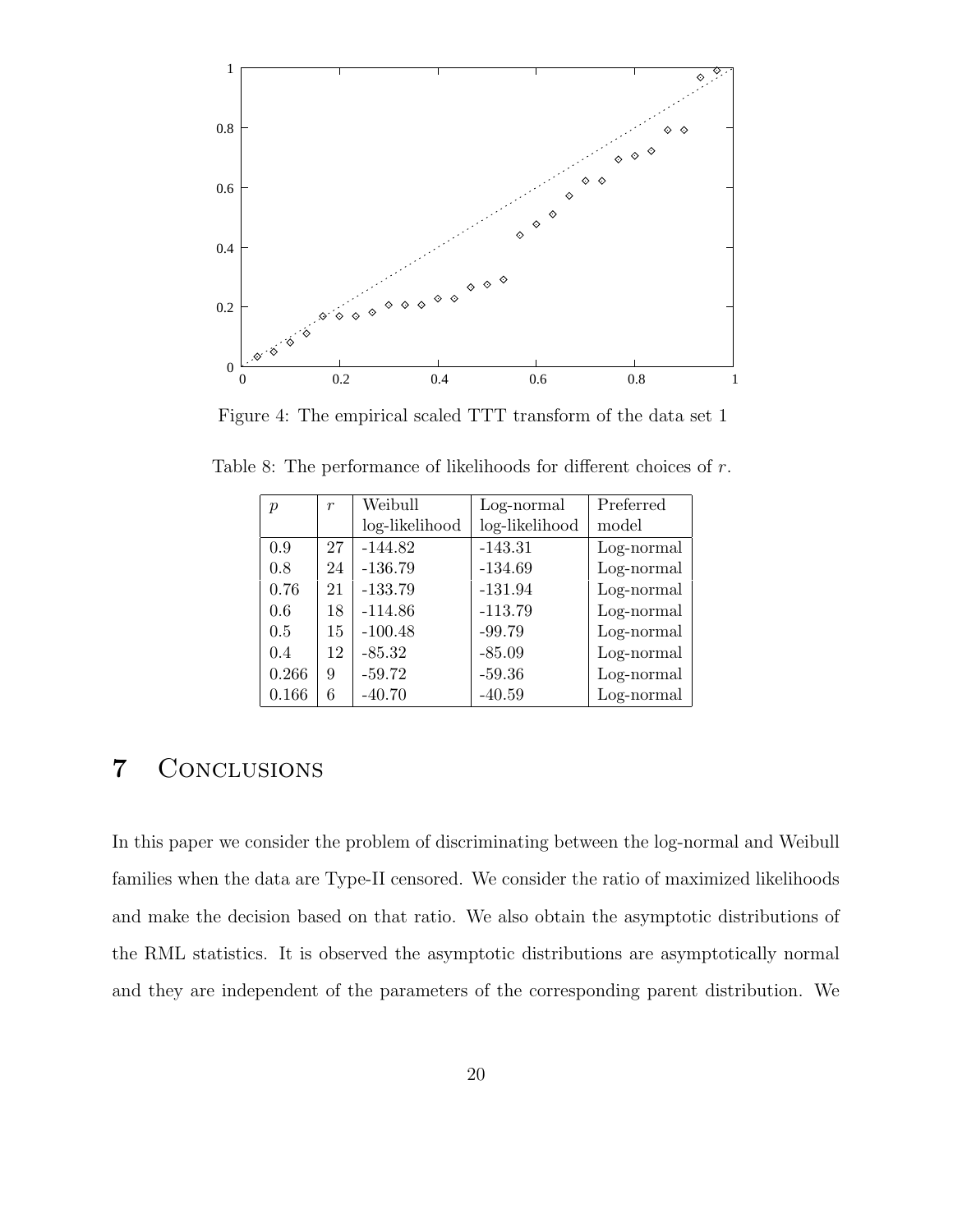| $\boldsymbol{\eta}$ | $\boldsymbol{r}$ | Weibull        | Log-normal     | Preferred  |
|---------------------|------------------|----------------|----------------|------------|
|                     |                  | log-likelihood | log-likelihood | Model      |
| 0.9                 | 20               | $-99.43$       | $-99.23$       | Log-normal |
| 0.74                | 17               | $-87.20$       | $-86.50$       | Log-normal |
| 0.61                | 14               | $-70.34$       | $-70.70$       | Weibull    |
| 0.48                | 11               | $-55.00$       | $-56.28$       | Weibull    |
| $0.35\,$            |                  | $-43.14$       | $-43.64$       | Weibull    |

Table 9: The performance of likelihoods for different choices of r.

![](_page_20_Figure_2.jpeg)

Figure 5: The empirical scaled TTT transform of the data set 2

compare the probability of correct selection using Monte Carlo simulations and using the proposed asymptotic results for different sample sizes and for different censoring proportions. It is observed that the asymptotic results work quite well even for small sample sizes when Weibull is parent distribution, for log-normal as the parent distribution asymptotic results match with simulated result for moderate or large sample sizes. We have also used these asymptotic results to calculate the minimum sample size required to discriminate between the two probability distributions for given a PCS. Although we have considered discriminating between the Weibull and log-normal distributions, but the results can be extended for any two members of the location and scale families or for more than two families also. Work is in progress it will be reported elsewhere.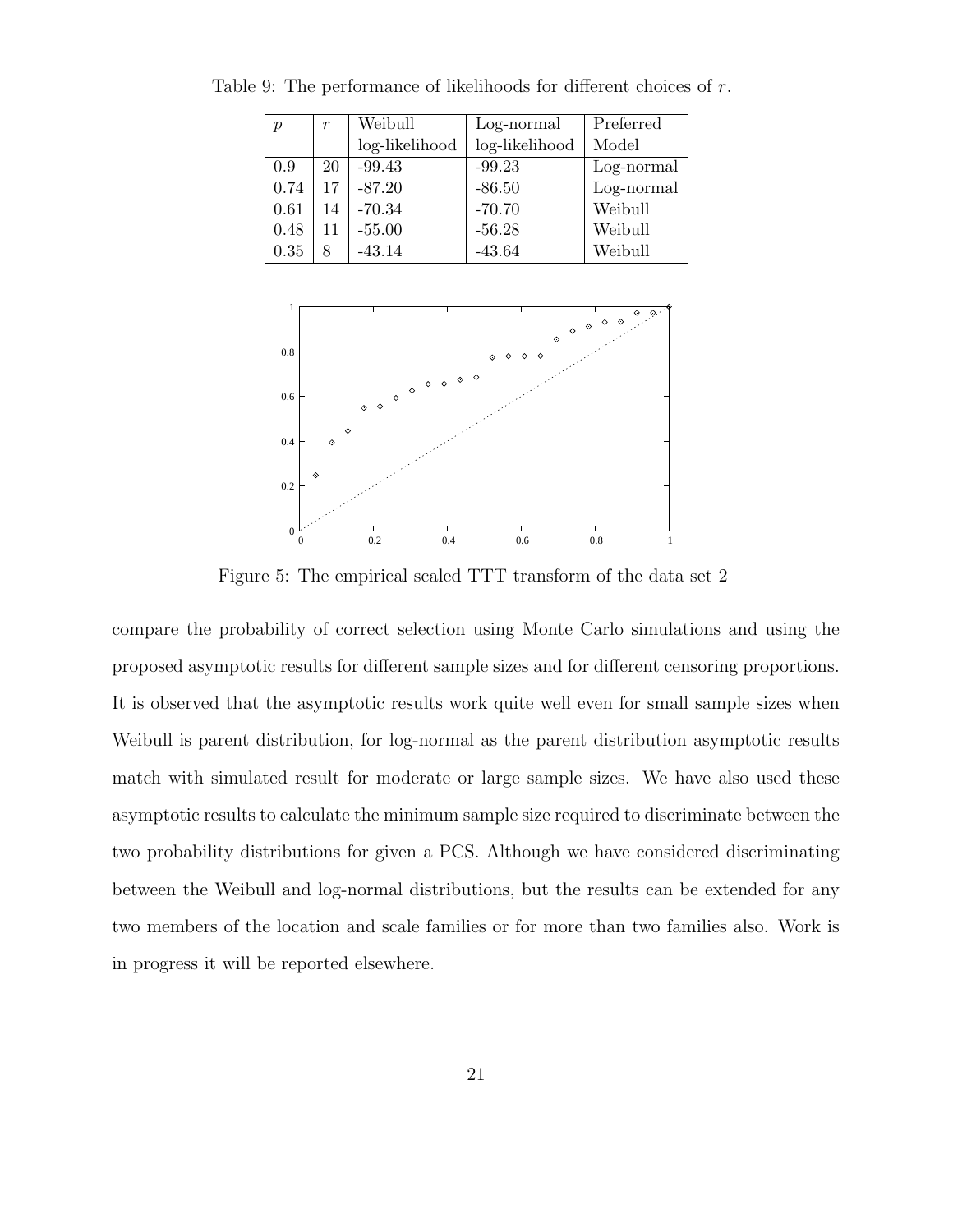#### Acknowledgements:

The authors would like to thank two referees and the associate for their valuable comments.

### Appendix - A

PROOF OF LEMMA 1: The proof of (1) and (2) mainly follow using Theorem 1 and Theorem 2 of Bhattacharyya [5]. It can be easily shown that the log-normal distribution satisfies all the regularity conditions mentioned in Theorem 1 and Theorem 2 of Bhattacharyya [5]. The proof of (3) is given below. Note that

$$
\frac{T_n}{n} = \frac{1}{n} \left[ L_{WE}(\widehat{\beta}, \widehat{\theta}) - L_{LN}(\widehat{\sigma}, \widehat{\eta}) \right] = \frac{1}{n} \left[ \sum_{i=1}^r g(X_{(i)}, \widehat{\gamma}) + (n - r)h(X_{(r)}, \widehat{\gamma}) \right]
$$

and

$$
\frac{T_*}{n} = \frac{1}{n} \left[ \sum_{i=1}^r g(X_{(i)}, \tilde{\gamma}) + (n - r)h(X_{(r)}, \tilde{\gamma}) \right]
$$

where,  $\gamma = (\sigma, \eta, \beta, \theta)^T$ ,  $\hat{\gamma} = (\hat{\sigma}, \hat{\eta}, \hat{\beta}, \hat{\theta})^T$ ,  $g(X_{(i)}; \gamma) = \ln \left( \frac{f_{WE}(X_{(i)}, \beta, \theta)}{f_{LN}(X_{(i)}, \sigma, \eta)} \right)$  $f_{LN}(X_{(i)}, \sigma, \eta)$  $\setminus$  $h(X_{(i)};\gamma) =$  $\ln\left(\frac{\bar{F}_{WE}(X_{(i)};\beta,\theta)}{\bar{F}_{(i)}(X_{(i)}},\theta)\right)$  $\bar{F}_{LN}(X_{(i)};\sigma,\eta)$  $\setminus$ , and  $\widetilde{\gamma} = (\sigma, \eta, \widetilde{\beta}, \widetilde{\theta})^T$ . We need to show

$$
\frac{1}{\sqrt{n}}\left[T_n - E_{LN}(T_n)\right] - \frac{1}{\sqrt{n}}\left[T_* - E_{LN}(T_*)\right] \stackrel{P}{\longrightarrow} 0,\tag{11}
$$

here  $\stackrel{\cdot P}{\longrightarrow}$  means converges in probability. To prove (11) it is enough to prove

$$
\frac{1}{\sqrt{n}}\left[T_n - T_*\right] \xrightarrow{P} 0\tag{12}
$$

and  $E_{LN}$   $\left[\frac{1}{\sqrt{2}}\right]$  $\frac{1}{\sqrt{n}}$   $[T_n - T_*]$  $\overline{1}$ =  $E_{LN} \left\{ \frac{1}{\sqrt{2}} \right\}$  $\sqrt{n}$  $\sum_{r}$  $\frac{i=1}{i}$  $\left[ (g(X_{(i)}; \hat{\gamma})) - (g(X_{(i)}; \tilde{\gamma})) \right] + \sqrt{n} \left( \frac{n-r}{n} \right)$ n  $\left[h(X_{(r)};\widehat{\gamma}) - h(X_{(r)};\widetilde{\gamma})\right]\right\}$  $\longrightarrow$  0. (13)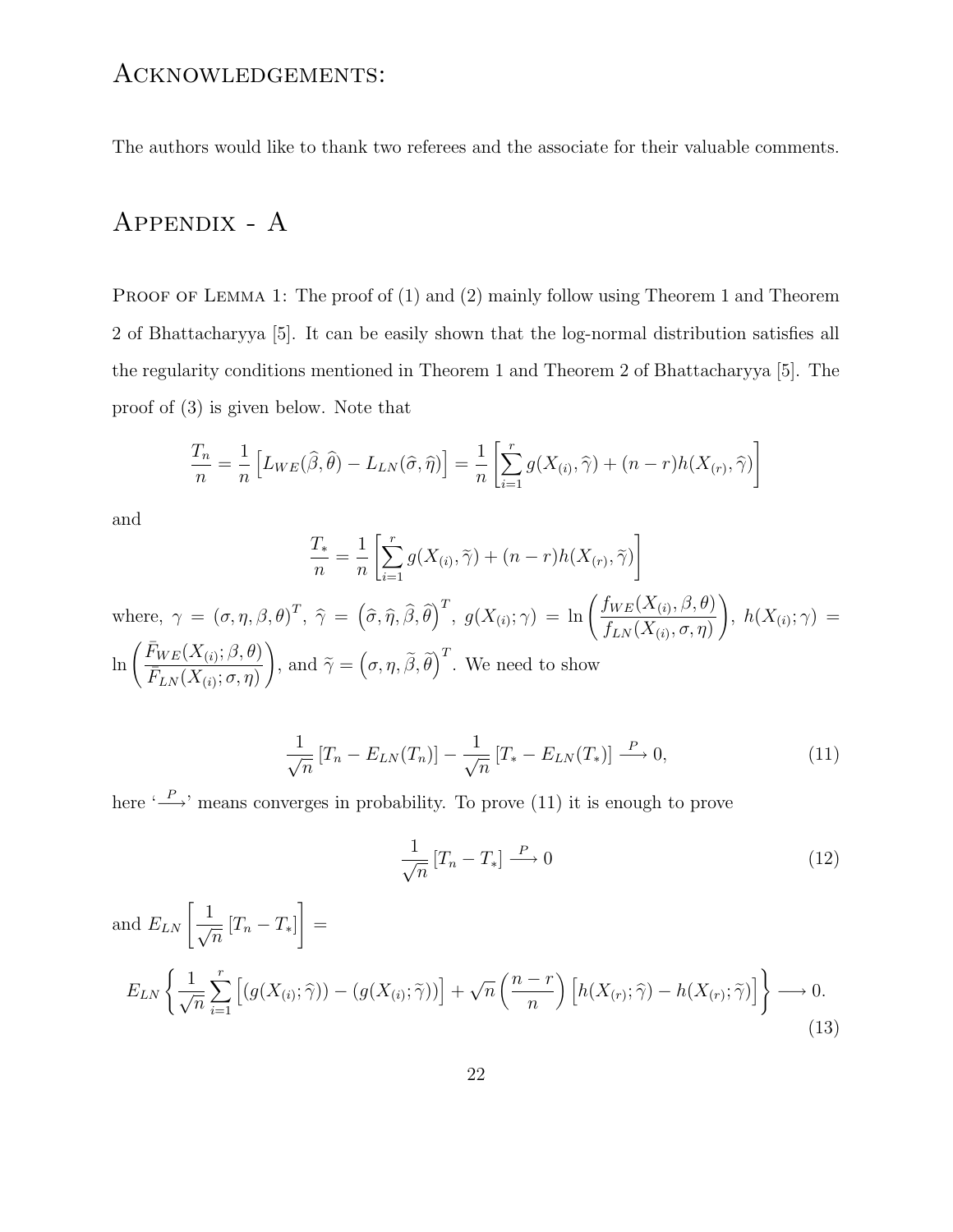Note that 
$$
\frac{1}{\sqrt{n}} [T_n - T_*] \text{ is}
$$
\n
$$
\sqrt{n} \left[ \frac{1}{n} \sum_{i=1}^r \left[ g(X_{(i)}; \hat{\gamma}) - g(X_{(i)}; \tilde{\gamma}) \right] - \left( \frac{n-r}{n} \right) \left[ h(X_{(r)}; \hat{\gamma}) - h(X_{(r)}; \tilde{\gamma}) \right] \right] =
$$
\n
$$
\sqrt{n} \left[ \frac{1}{n} \sum_{i=1}^n \left[ g(X_i; \hat{\gamma}) - g(X_i; \tilde{\gamma}) \right] \cdot 1_{X_i \le X_{(r)}} - \left( \frac{n-r}{n} \right) \left[ h(X_{(r)}; \hat{\gamma}) - h(X_{(r)}; \tilde{\gamma}) \right] \right] \stackrel{def}{=} \sqrt{n} \left[ \frac{1}{n} \sum_{i=1}^n \left[ g(X_i; \hat{\gamma}) - g(X_i; \tilde{\gamma}) \right] \cdot 1_{X_i \le \zeta} - \left( \frac{n-r}{n} \right) \left[ h(X_{(r)}; \hat{\gamma}) - h(X_{(r)}; \tilde{\gamma}) \right] \right] =
$$
\n
$$
\sum_{j=1}^4 \left[ \frac{1}{n} \sum_{i=1}^n g'_j(X_i; \tilde{\gamma}_j) 1_{X_i \le \zeta} + \left( \frac{n-r}{n} \right) h'_j(X_{(r)}; \tilde{\gamma}_j) \right] \sqrt{n} \left( \hat{\gamma}_j - \hat{\gamma}_j \right) + o_p(1), \tag{14}
$$

here  $\stackrel{a.e.}{=}$  means asymptotically equivalent,  $o_p(1)$  means converges to zero in probability, where  $g_j^{'} =$ ∂  $\frac{\partial}{\partial \gamma_j} g(\cdot), h_j' =$  $\partial$  $\frac{\partial}{\partial \gamma_j}h(\cdot)$ ,  $\hat{\gamma}_j$  is the *j*-th component of the  $\hat{\gamma}$  and  $\widetilde{\gamma}_j$  is the *j*-th component of the  $\tilde{\gamma}$  for  $j = 1, ..., 4$ . Note that the second equality follows from Theorem-2 of [5], as  $\sum_{n=1}^{\infty}$  $i=1$  $g(X_i; \cdot) \cdot 1_{X_i \leq \zeta}$  and  $\sum_{i=1}^n$  $g(X_i; \cdot) \cdot 1_{X_i \le X_{(r)}}$  are asymptotically equivalent. Now, using weak law of large number and the fact that  $h'(\cdot)$  is a continuous function we can say

$$
\left[\frac{1}{n}\sum_{i=1}^{n}g'_{j}(X_{i};\widetilde{\gamma}_{j})\cdot 1_{X_{i}\leq \zeta}+\frac{n-r}{n}h'_{j}(X_{(r)};\widetilde{\gamma}_{j})\right]\stackrel{P}{\longrightarrow}\left[E_{LN}(g'_{j}(X_{i};\gamma_{j})\cdot 1_{X_{i}\leq \zeta})+(1-p)h'_{j}(\zeta;\gamma_{j})\right]\Big|_{\gamma=\widetilde{\gamma}}
$$

Again using a similar argument as in Fearn and Nebenzahl [12], it follows that

$$
\left| \frac{1}{n} \sum_{i=1}^{n} g'(X_i; \widetilde{\gamma_j}) \cdot 1_{X_i \le \zeta} + \frac{n-r}{n} h'(X_{(r)}; \widetilde{\gamma_j}) \right| \text{ is asymptotically bounded.} \tag{15}
$$

Therefore using dominated convergence theorem we can express

$$
\[E_{LN}(g'_j(X_i; \gamma_j) \cdot 1_{X_i \le \zeta}) + (1-p)h'_j(\zeta; \gamma_j)\] \Big|_{\gamma = \widetilde{\gamma}}\]
$$
\n
$$
= \frac{\partial}{\partial \gamma_j} \left[ \int_0^{\zeta} \ln \left( \frac{f_{WE}(x; \beta, \theta)}{f_{LN}(x; \sigma, \eta)} \right) f_{LN}(x; \sigma, \eta) dx + (1-p) \ln \left( \frac{\bar{F}_{WE}(\zeta, \beta, \theta)}{\bar{F}_{LN}(\zeta; \sigma, \eta)} \right) \right] \Big|_{\gamma = \widetilde{\gamma}}\]
$$
\n
$$
= 0,
$$
\n(16)

Now, using (16) and  $\sqrt{n}(\hat{\gamma}_j - \hat{\gamma}_j)$  converges to a normal distribution with mean zero and finite variance, (12) follows.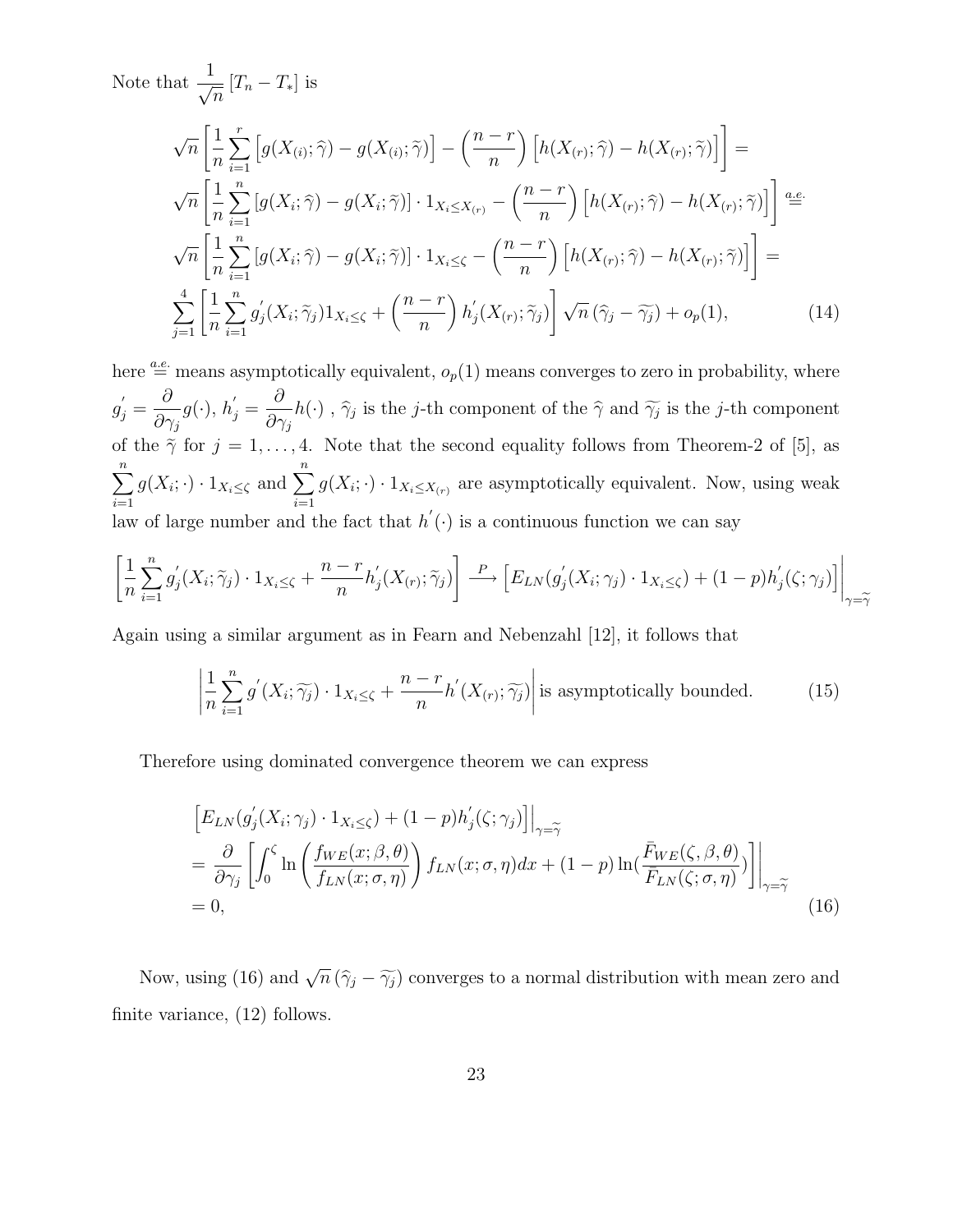Now to prove (13), observe that

$$
E_{LN}\left|\frac{1}{\sqrt{n}}\sum_{i=1}^r \left[g(X_{(i)};\hat{\gamma}) - g(X_{(i)};\tilde{\gamma})\right] + \sqrt{n}\left(\frac{n-r}{n}\right)\left[h(X_{(r)};\hat{\gamma}) - h(X_{(r)};\tilde{\gamma})\right]\right| \leq
$$
  

$$
\sum_{j=1}^4 E_{LN}\left|\left[\frac{1}{n}\sum_{i=1}^n g'_j(X_i;\tilde{\gamma}_j) \cdot 1_{X_i \leq \zeta} + \frac{n-r}{n}h'(X_{(r)};\tilde{\gamma}_j)\right] \sqrt{n}(\hat{\gamma}_j - \tilde{\gamma}_j)\right| + o(1) \leq
$$
  

$$
\sum_{j=1}^4 \left[E_{LN}\left[\sqrt{n}(\hat{\gamma}_j - \tilde{\gamma}_j)\right]^2 E_{LN}\left[\frac{1}{n}\sum_{i=1}^n g'(X_i;\tilde{\gamma}_j) \cdot 1_{X_i \leq \zeta} + \frac{n-r}{n}h'(X_{(r)};\tilde{\gamma}_j)\right]^2\right]^{\frac{1}{2}} + o(1).
$$

Therefore, using (15) and (16), it is observed that

$$
E_{LN}\left|\frac{1}{n}\sum_{i=1}^n g'(X_i;\widetilde{\gamma_j})\cdot 1_{X_i\leq \zeta}+\frac{n-r}{n}h'(X_{(r)};\widetilde{\gamma_j})\right|^2\longrightarrow 0.
$$

Since  $\lim_{n\to\infty} E_{LN} \left[ \sqrt{n} \left( \hat{\gamma}_j - \widetilde{\gamma}_j \right) \right]^2 < \infty$  for all  $j = 1, \ldots, 4$ , (13) follows.

# Appendix - B

#### $T_\ast$  is independent of parameters of the parent distribution

We can maximize  $\Pi_2(\beta, \theta)$  to get  $\tilde{\beta}$  and  $\tilde{\theta}$ . It may be observed that equivalently we can maximize

$$
\Lambda(\beta,\theta) = \int_0^{\zeta} \ln f_{WE}(x;\beta,\theta) f_{LN}(x;\sigma,\eta) dx + q \ln(1 - F_{WE}(\zeta;\beta,\theta))
$$

$$
- \int_0^{\zeta} \ln f_{LN}(x;\sigma,\eta) f_{LN}(x;\sigma,\eta) dx - q \ln(1 - F_{LN}(\zeta;\sigma,\eta)), \tag{17}
$$

 $q = 1 - p$ . From definition of  $\zeta$ , we have

$$
\Phi\left(\frac{\ln\zeta-\ln\eta}{\sigma}\right) = p \Rightarrow \ln\zeta = \ln\eta + \sigma\Phi^{-1}(p)
$$
  
\n
$$
\Rightarrow \ln\zeta^{\widetilde{\beta}} = \ln\eta^{\widetilde{\beta}} + \sigma\widetilde{\beta}\Phi^{-1}(p) \Rightarrow \ln\zeta^{\widetilde{\beta}} = \widetilde{\tau}_1 + \widetilde{\tau}_2\Phi^{-1}(p). \tag{18}
$$

where,  $\tilde{\tau}_1 = \ln \eta^{\beta}$  and  $\tilde{\tau}_2 = \sigma \tilde{\beta}$ . Now,

$$
\frac{\delta \Lambda(\beta,\theta)}{\delta \theta} = \beta p - \beta \theta^{\beta} \left[ \int_0^{\zeta} x^{\beta} f_{LN}(x;\sigma,\eta) dx + q \zeta^{\beta} \right] = 0
$$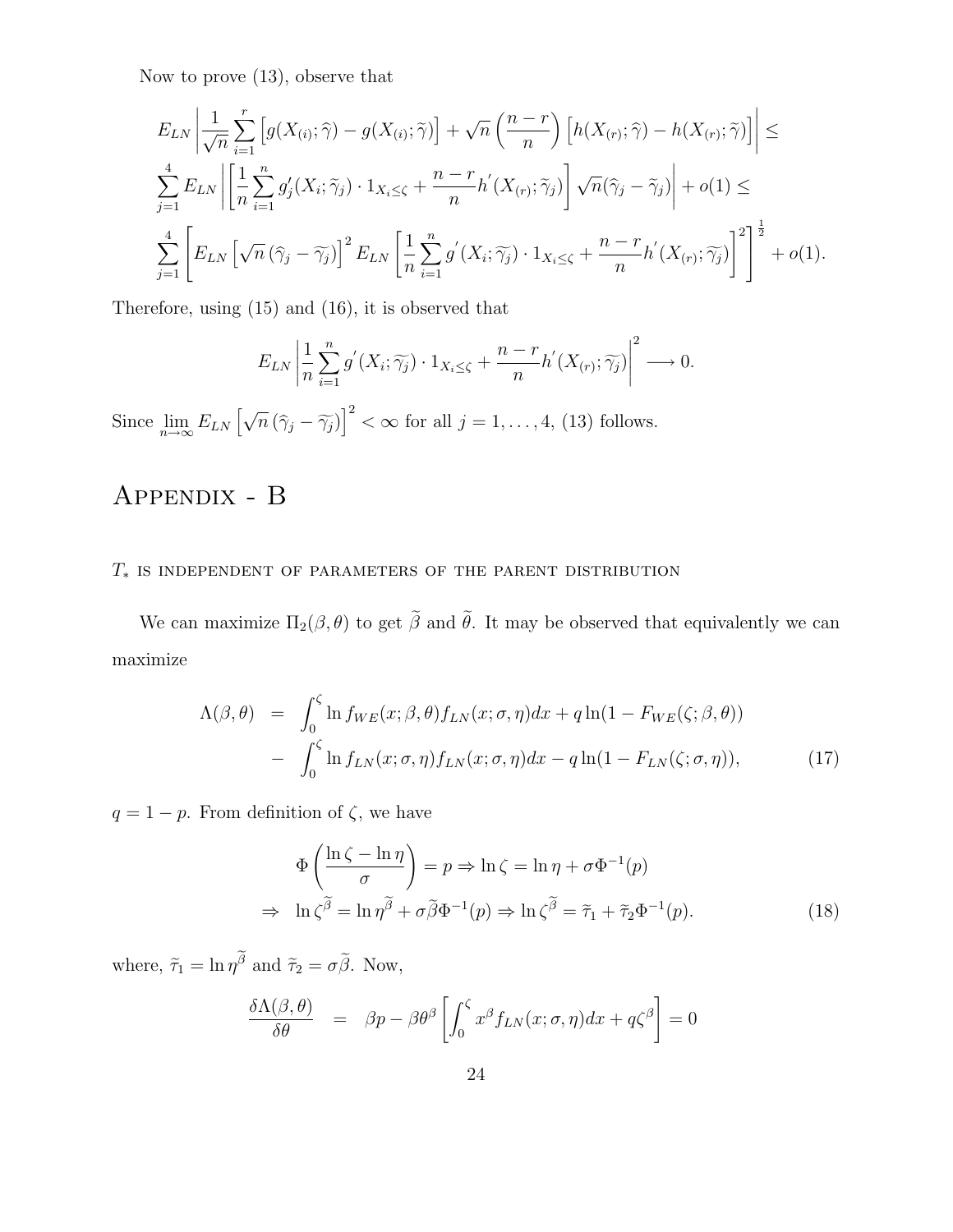$$
\Rightarrow \tilde{\theta}^{\tilde{\beta}} = \frac{p}{q\zeta^{\tilde{\beta}} + \int_0^{\zeta} x^{\tilde{\beta}} f_{LN}(x, \sigma, \eta) dx}
$$

$$
= \frac{p}{\left(qe^{\tilde{\tau}_1 + \tilde{\tau}_2 \Phi^{-1}(p)} + e^{\tilde{\tau}_1 + \frac{1}{2}\tilde{\tau}_2^2}(\Phi(\Phi^{-1}(p) - \tilde{\tau}_2))\right)}
$$
(19)

Now, substituting  $\widetilde{\tau}_1$  and  $\widetilde{\tau}_2$  in the expression of  $T_*$  we get,

$$
T_{*} = r \ln \tilde{\tau}_{2} + r \ln p - r \ln \left[ q e^{\tilde{\tau}_{1} + \tilde{\tau}_{2} \Phi^{-1}(p)} + e^{\tilde{\tau}_{1} + \frac{1}{2} \tilde{\tau}_{2}^{2}} \left( \Phi(\Phi^{-1}(p) - \tilde{\tau}_{2}) \right) \right]
$$
  
+ 
$$
\tilde{\tau}_{2} \sum_{i=1}^{r} z_{i} + r \tilde{\tau}_{1} - \frac{p \sum_{i=1}^{r} e^{\tilde{\tau}_{1} + z_{i} \tilde{\tau}_{2}}}{q \left[ e^{\tilde{\tau}_{1} + \tilde{\tau}_{2} \Phi^{-1}(p)} \right] + e^{\tilde{\tau}_{1} + \frac{1}{2} \tilde{\tau}_{2}^{2}} \left[ \Phi(\Phi^{-1}(p) - \tilde{\tau}_{2}) \right]}
$$
  
+ 
$$
(n - r) \frac{p e^{z_{r} \tilde{\tau}_{2} + \tilde{\tau}_{1}}}{q e^{\tilde{\tau}_{1} + \Phi^{-1}(p) \tilde{\tau}_{2}} + e^{\tilde{\tau}_{1} + \frac{1}{2} \tilde{\tau}_{2}^{2}} \left[ \Phi(\Phi^{-1}(p) - \tilde{\tau}_{2}) \right]} + \frac{1}{2} \sum_{i=1}^{r} z_{i}^{2} - (n - r) \ln \Phi(z_{r})
$$

$$
= r \ln \tilde{\tau}_2 + r \ln p - r \ln \left[ q e^{\tilde{\tau}_2 \Phi^{-1}(p)} + e^{\frac{1}{2}\tilde{\tau}_2^2} \left[ \Phi(\Phi^{-1}(p) - \tilde{\tau}_2) \right] \right] + \tilde{\tau}_2 \sum_{i=1}^r z_i - \frac{p \sum_{i=1}^r e^{\tilde{\tau}_2 z_i}}{q e^{\tilde{\tau}_2 \Phi^{-1}(p)} + e^{\frac{1}{2}\tilde{\tau}_2^2} \left[ \Phi(\Phi^{-1}(p) - \tilde{\tau}_2) \right]} + \frac{1}{2} \sum_{i=1}^r z_i^2 - (n - r) \ln \Phi(z_r).
$$
 (20)

Where  $z_i = \left(\frac{\ln x_i - \ln \eta}{\sigma}\right)$  $\frac{(-\ln \eta)}{\sigma}$  follows  $N(0, 1)$ . Clearly from (20),  $T_*$  is independent of  $\tilde{\tau}_1$  i.e. it is independent of  $\eta$ . Therefore without loss of generality we can choose  $\eta = 1$  or  $\tilde{\tau}_1 = 0$ . Now we have to show  $T_*$  is independent of  $\sigma$  i.e.  $\tau_2$  is a function of  $p$  only.

For given  $\beta$ , maximizing  $\Lambda(\beta, \theta)$  w.r.t.  $\theta$ , we can get

$$
\tilde{\theta}(\beta) = \left[ \frac{p}{q\zeta^{\beta} + \int_0^{\zeta} x^{\beta} f_{LN}(x;\sigma,\eta) dx} \right]^{\frac{1}{\beta}} \n= \frac{p}{q e^{\tau_2 \Phi^{-1}(p)} + e^{\frac{1}{2}\tau_2^2} (\Phi(\Phi^{-1}(p) - \tau_2))}
$$

where  $\tau_2 = \sigma \beta$ . Now we get  $\beta$  by maximizing  $\Lambda(\beta, \theta(\beta))$  w.r.t.  $\beta$ . Therefore for given  $\beta$ , we can express

$$
\Lambda(\beta, \tilde{\theta}(\beta)) = p \ln \tau_2 + p \ln \frac{p}{q \tau_2 \Phi^{-1}(p) + e^{\frac{1}{2}\tau_2^2} (\Phi(\Phi^{-1}(p) - \tau_2))} + \tau_2 \int_{-\infty}^{\Phi^{-1}(p)} \frac{1}{\sqrt{2\pi}} z e^{-\frac{z^2}{2}} dz
$$

$$
- \frac{p}{q e^{\tau_2 \Phi^{-1}(p)} + e^{\frac{\tau_2^2}{2}} [\Phi(\Phi^{-1}(p) - \tau_2)]} \int_{-\infty}^{\Phi^{-1}(p)} e^{z\tau_2} \frac{1}{\sqrt{2\pi}} e^{-\frac{z^2}{2}} dz + (\frac{1}{\sqrt{2\pi}} \ln 2\pi) p
$$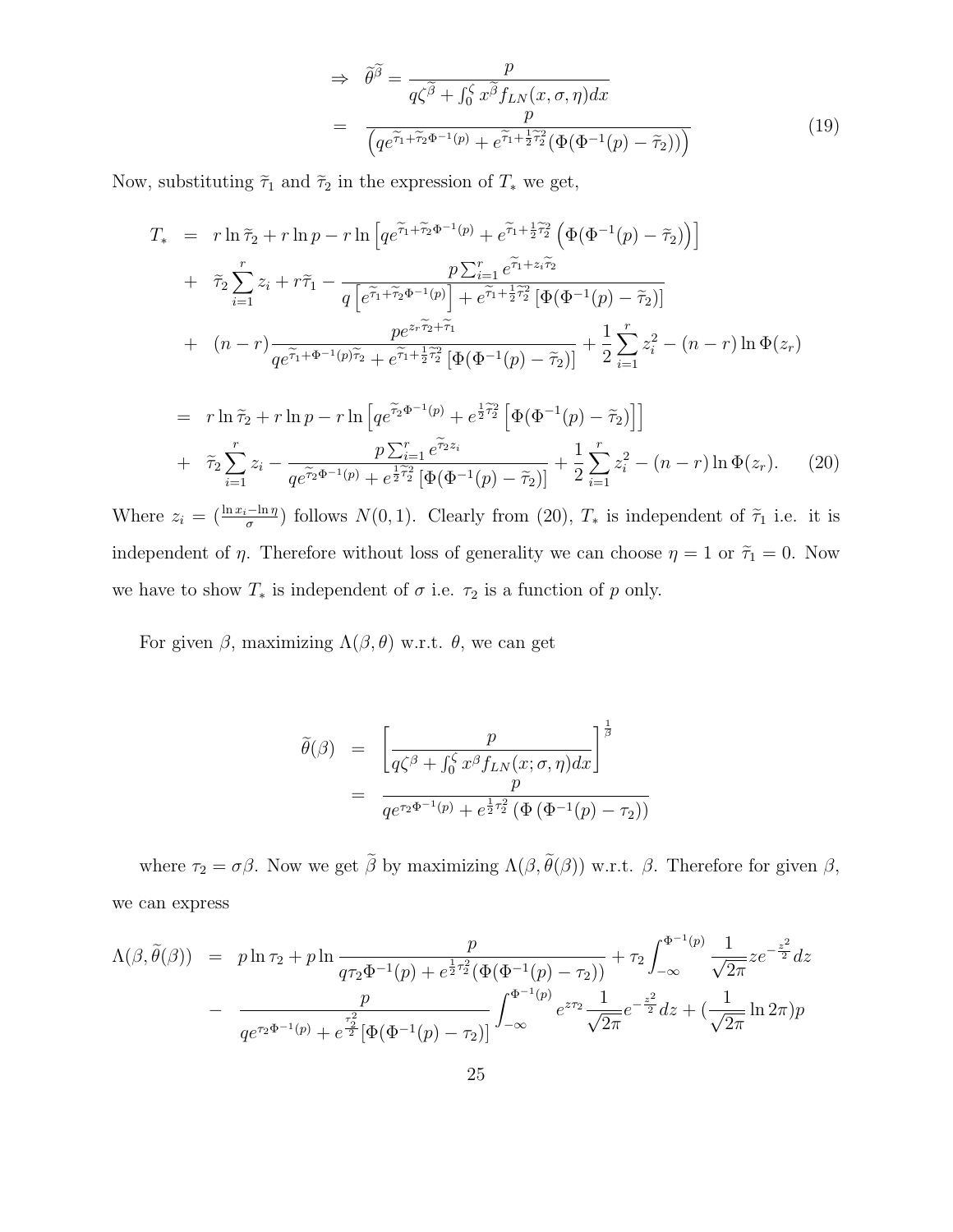$$
+ \frac{1}{2} \int_{-\infty}^{\Phi^{-1}(p)} z^2 \frac{1}{\sqrt{2\pi}} e^{-\frac{z^2}{2}} dz - q \left[ \frac{p}{q e^{\tau_2 \Phi^{-1}(p)} + e^{\frac{\tau_2^2}{2}} [\Phi(\Phi^{-1}(p) - \tau_2)]} e^{\tau_2 \Phi^{-1}(p)} \right] - q \ln q
$$

Therefore maximizing w.r.t.  $\beta$  is equivalent to maximizing w.r.t.  $\tau_2$ . Clearly the function has maximum at some  $\tau_2$  (say  $\tilde{\tau}_2$ ) depending only on p. Therefore,  $\tilde{\tau}_2$  is a constant for fixed p. Now,  $T_*$  is independent of parameters of the parent distribution.

Similarly, we can show  $T_*$  is independent of parameters of the parent distribution when Weibull is the parent distribution.

### References

- [1] Aarset, M. V. (1987), "How to identify a bathtub hazard rate", IEEE Transactions on Reliability, vol. 36, 106 - 108.
- [2] Atkinson, A. (1969), "A test of discriminating between models", Biometrika, vol. 56, 337-341.
- [3] Atkinson, A. (1970), "A method for discriminating between models" (with discussions), *Journal of the Royal Statistical Society*, Ser. B, vol. 32, 323-353.
- [4] Bain, L.J. and Engelhardt, M. (1980), "Probability of correct selection of Weibull versus gamma based on likelihood ratio", Communications in Statistics, Ser. A., vol. 9, 375-381.
- [5] Bhattacharyya, G.K. (1985), "The Asymptotic of Maximum Likelihood and Related Estimators Based on Type II Censored Data",Journal of the American Statistical Association vol. 80, 398 - 404.
- [6] Chambers, E.A. and Cox, D.R. (1967), "Discriminating between alternative binary response models", Biometrika, 54, 573-578.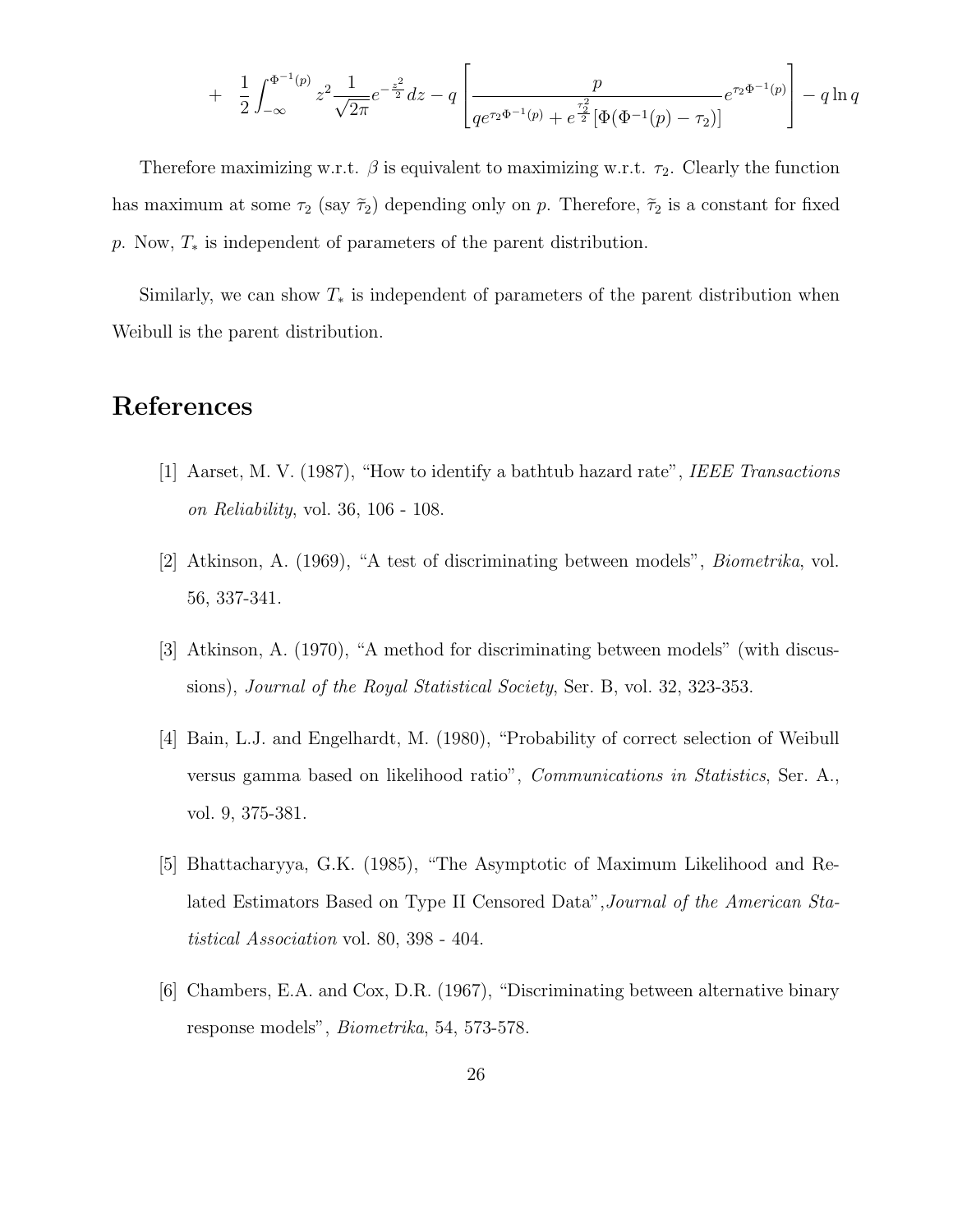- [7] Chen, W.W. (1980), "On the tests of separate families of hypotheses with small sample size", Journal of Statistical Computations and Simulations, vol. 2, 183-187.
- [8] Cox, D.R. (1961), "Tests of separate families of hypotheses", Proceedings of the Fourth Berkeley Symposium in Mathematical Statistics and Probability, Berkeley, University of California Press, 105-123.
- [9] Cox, D.R. (1962), "Further results on tests of separate families of hypotheses", Journal of the Royal Statistical Society, Ser. B, vol. 24, 406-424.
- [10] Dumonceaux, R. and Antle, C.E. (1973), "Discriminating between the log-normal and Weibull distribution", Technometrics, vol. 15, 923-926.
- [11] Dyer, A.R. (1973), "Discrimination procedure for separate families of hypotheses", Journal of the American Statistical Association, vol. 68, 970-974.
- [12] Fearn, D.H. and Nebenzahl, E. (1991), "On the maximum likelihood ratio method of deciding between the Weibull and Gamma distributions", Communications in Statistics - Theory and Methods, vol. 20, 579-593.
- [13] Kappeman, R.F. (1982), "On a method for selecting a distributional model", Communications in Statistics - Theory and Methods, vol.11, 663-672.
- [14] Keats, J. B., Nahar, P.C. and Korbell, K.M. (2000), "A study of the effect of misspecification of the Weibull shape parameter on confidence bounds based on the Weibull-exponential transformation", Quality and Reliability Engineering International, vol. 16, 27 - 31.
- [15] Kim, J.S. and Yum, B-J (2008), "Selection between Weibull and log-normal distributions: A comparative simulation study", Computational Statistics and Data Analysis, vol. 53, 477 - 485.